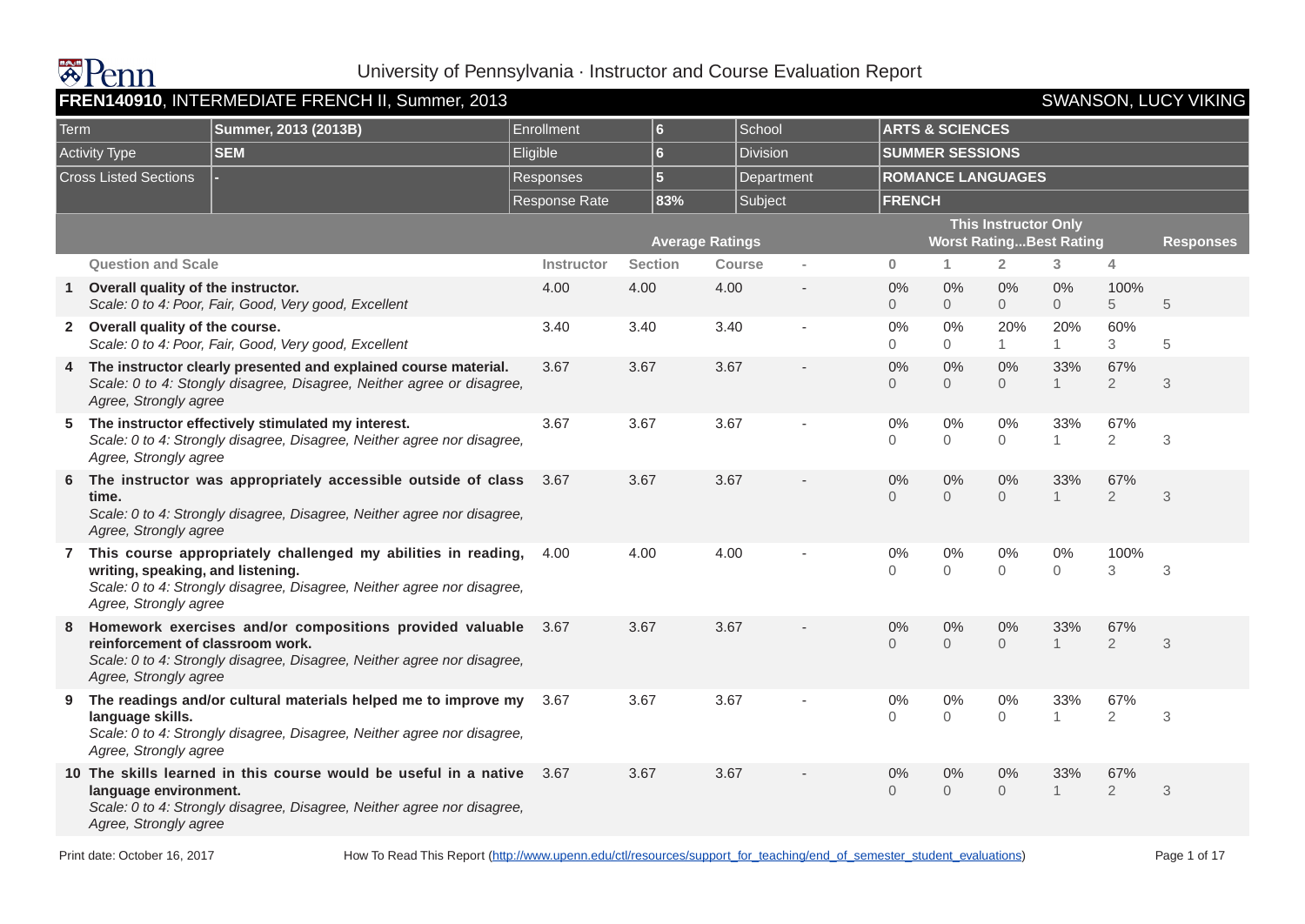### FREN140910, INTERMEDIATE FRENCH II, Summer, 2013 **SWANSON, LUCY VIKING**

| <b>This Instructor Only</b>                                                                                                                                                                                          |            |                          |                          |                          |                   |                                |                          |                       |          |                  |  |
|----------------------------------------------------------------------------------------------------------------------------------------------------------------------------------------------------------------------|------------|--------------------------|--------------------------|--------------------------|-------------------|--------------------------------|--------------------------|-----------------------|----------|------------------|--|
|                                                                                                                                                                                                                      |            |                          | <b>Average Ratings</b>   |                          |                   | <b>Worst RatingBest Rating</b> |                          |                       |          | <b>Responses</b> |  |
| <b>Question and Scale</b>                                                                                                                                                                                            | Instructor | <b>Section</b>           | Course                   |                          | 0                 |                                | $\overline{2}$           | 3                     | 4        |                  |  |
| 11 This course helped me to understand not only language, but also<br>the culture associated with that language.<br>Scale: 0 to 4: Strongly disagree, Disagree, Neither agree nor disagree,<br>Agree, Strongly Agree | 3.67       | 3.67                     | 3.67                     | $\overline{\phantom{a}}$ | $0\%$<br>0        | $0\%$<br>$\Omega$              | $0\%$<br>$\Omega$        | 33%                   | 67%<br>2 | 3                |  |
| 12 As a result of taking this course, I am excited to continue<br>learning this language.<br>Scale: 0 to 4: Strongly disagree, Disagree, Neither agree nor disagree,<br>Agree, Strongly agree                        | 3.33       | 3.33                     | 3.33                     | $\overline{\phantom{a}}$ | $0\%$<br>$\Omega$ | $0\%$<br>$\Omega$              | $0\%$<br>$\Omega$        | 67%<br>$\overline{2}$ | 33%      | 3                |  |
| 13 How many hours did you spend out of class per week on this<br>course?<br>Scale: 0 to 4: 2 or less, 3-4, 5-6, 7-8, more than 8                                                                                     | 2.00       | 2.00                     | 2.00                     | ٠                        | 33%               | $0\%$<br>$\Omega$              | 33%                      | $0\%$<br>$\Omega$     | 33%      | 3                |  |
| 14 To your knowledge, has there been cheating in this course?<br>Scale: 0 to 1: Yes, No                                                                                                                              | 1.00       | $\overline{\phantom{0}}$ | $\overline{\phantom{a}}$ | $\overline{\phantom{a}}$ | $0\%$<br>$\Omega$ | 100%<br>3                      | $\sim$<br>$\overline{a}$ |                       | $\sim$   | 3                |  |
|                                                                                                                                                                                                                      |            |                          |                          |                          |                   |                                |                          |                       |          |                  |  |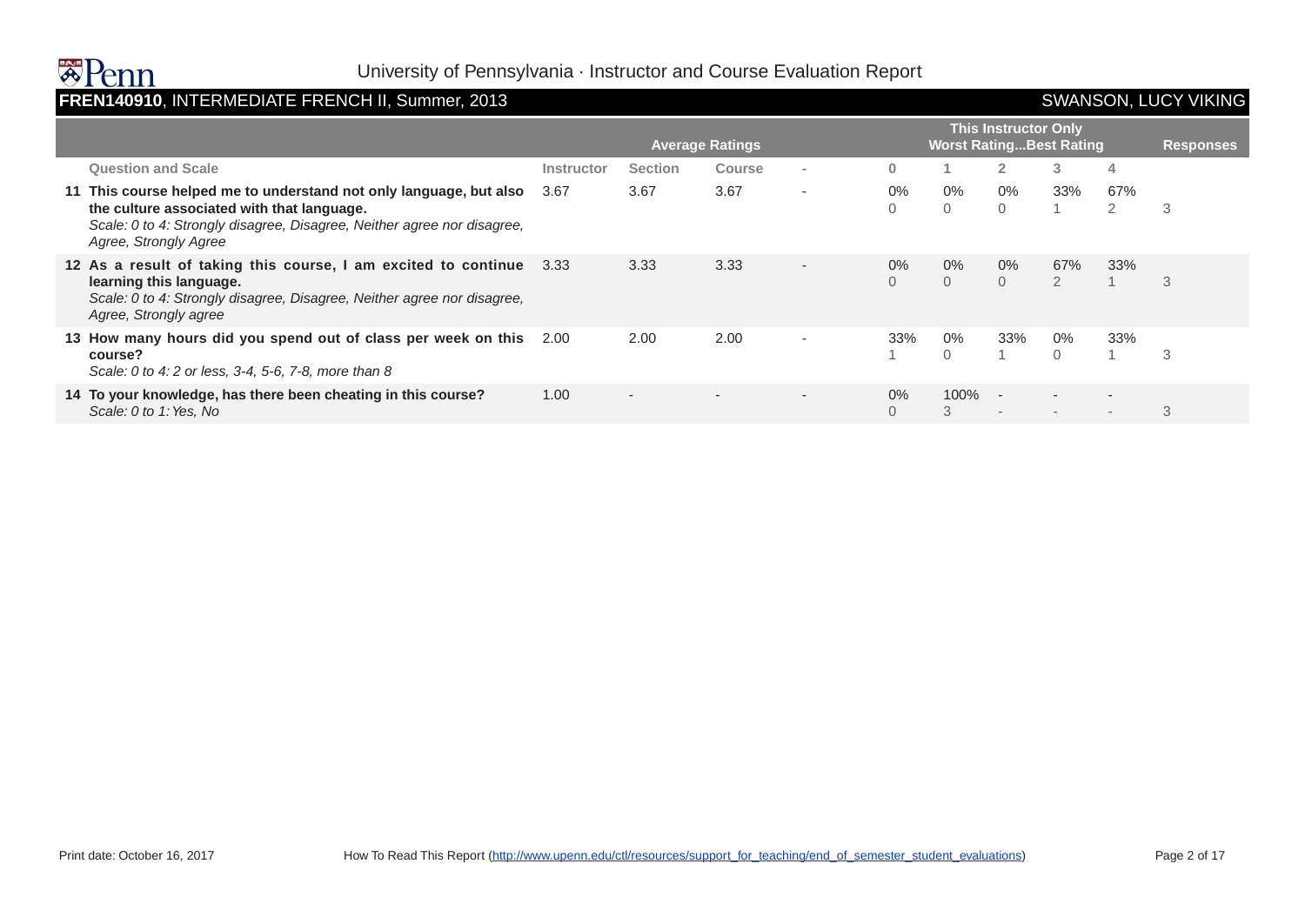# **BAUL**

### University of Pennsylvania · Instructor and Course Evaluation Report

### **FREN230403**, RECITATION, Fall, 2011 **SWANSON, LUCY VIKING**

| Term |                                                                         | Fall, 2011 (2011C)                                                                                             | Enrollment       | $\overline{7}$ | School                 |            |                      | <b>ARTS &amp; SCIENCES</b>     |                             |                       |                         |                  |
|------|-------------------------------------------------------------------------|----------------------------------------------------------------------------------------------------------------|------------------|----------------|------------------------|------------|----------------------|--------------------------------|-----------------------------|-----------------------|-------------------------|------------------|
|      |                                                                         |                                                                                                                |                  |                |                        |            |                      |                                |                             |                       |                         |                  |
|      | <b>Activity Type</b>                                                    | <b>REC</b>                                                                                                     | Eligible         | $\overline{7}$ | <b>Division</b>        |            |                      |                                |                             |                       |                         |                  |
|      | <b>Cross Listed Sections</b>                                            | <b>CINE245403</b>                                                                                              | <b>Responses</b> | $\overline{7}$ |                        | Department |                      | <b>ROMANCE LANGUAGES</b>       |                             |                       |                         |                  |
|      |                                                                         |                                                                                                                | Response Rate    | 100%           | Subject                |            | <b>FRENCH</b>        |                                |                             |                       |                         |                  |
|      |                                                                         |                                                                                                                |                  |                | <b>Average Ratings</b> |            |                      | <b>Worst RatingBest Rating</b> | <b>This Instructor Only</b> |                       |                         | <b>Responses</b> |
|      | <b>Question and Scale</b>                                               |                                                                                                                | Instructor       | <b>Section</b> | <b>Course</b>          |            | $\mathbf{0}$         | 1                              | $\overline{2}$              | $\overline{3}$        | $\overline{4}$          |                  |
| -1   | Overall quality of the instructor.<br>Scale: 0 to 4: P, F, G, VG, E     |                                                                                                                | 3.14             | 3.14           | 2.54                   |            | 0%<br>$\overline{0}$ | 0%<br>$\overline{0}$           | 0%<br>$\overline{O}$        | 86%<br>6              | 14%<br>$\mathbf{1}$     | $\overline{7}$   |
|      | 2 Overall quality of the course.<br>Scale: 0 to 4: P, F, G, VG, E       |                                                                                                                | 2.86             | 2.86           | 2.57                   |            | 0%<br>$\overline{0}$ | 0%<br>$\overline{0}$           | 14%<br>$\mathbf{1}$         | 86%<br>6              | $0\%$<br>$\overline{0}$ | $\overline{7}$   |
|      | Scale: 0 to 4: P, F, G, VG, E                                           | Instructor's ability to communicate the subject matter.                                                        | 3.14             | 3.14           | 2.60                   |            | 0%<br>$\Omega$       | 0%<br>$\overline{0}$           | 14%<br>$\mathbf{1}$         | 57%<br>$\overline{4}$ | 29%<br>$\overline{2}$   | $\overline{7}$   |
| 4    | Scale: 0 to 4: P, F, G, VG, E                                           | Instructor's ability to stimulate student interest.                                                            | 3.14             | 3.14           | 2.47                   |            | 0%<br>$\Omega$       | $0\%$<br>$\Omega$              | 0%<br>$\Omega$              | 86%<br>6              | 14%<br>$\mathbf{1}$     | $\overline{7}$   |
| 5    | content and any problems.<br>Scale: 0 to 4: P, F, G, VG, E              | Instructor's accessibility and willingness to discuss course                                                   | 3.43             | 3.43           | 3.13                   |            | 0%<br>$\Omega$       | 0%<br>$\overline{0}$           | 0%<br>$\Omega$              | 57%<br>$\overline{4}$ | 43%<br>3                | $\overline{7}$   |
| 6    | Value of assigned readings.<br>Scale: 0 to 4: P, F, G, VG, E            |                                                                                                                | 2.43             | 2.43           | 2.45                   |            | 0%<br>$\Omega$       | 0%<br>$\overline{0}$           | 57%<br>$\overline{4}$       | 43%<br>3              | $0\%$<br>$\Omega$       | $\overline{7}$   |
|      | concepts, skills and thinking ability.<br>Scale: 0 to 4: P, F, G, VG, E | Amount learned from this course in terms of knowledge,                                                         | 2.57             | 2.57           | 2.68                   |            | 0%<br>$\Omega$       | 0%<br>$\Omega$                 | 43%<br>3                    | 57%<br>$\overline{4}$ | 0%<br>$\overline{0}$    | $\overline{7}$   |
| 8    | Scale: 0 to 4: Easy 0, 1, 2, 3, Difficult 4                             | Please rate the difficulty of the course.                                                                      | 1.57             | 1.57           | 1.59                   |            | 0%<br>$\Omega$       | 57%<br>$\overline{4}$          | 29%<br>$\overline{2}$       | 14%<br>$\mathbf{1}$   | $0\%$<br>$\Omega$       | $\overline{7}$   |
| 9    |                                                                         | Please rate the amount of work required for this course.<br>Scale: 0 to 4: Very Little 0, 1, 2, 3, Very Much 4 | 1.86             | 1.86           | 2.05                   |            | 0%<br>$\overline{0}$ | 29%<br>$\overline{2}$          | 57%<br>$\overline{4}$       | 14%<br>$\mathbf{1}$   | 0%<br>$\overline{0}$    | $\overline{7}$   |
|      | Scale: 0 to 4: No 0, 1, 2, 3, Strongly 4                                | 10 Would you recommend this course to a major?                                                                 | 3.14             | 3.14           | 2.96                   |            | 0%<br>$\Omega$       | 14%<br>$\mathbf{1}$            | 14%<br>$\mathbf{1}$         | 14%<br>$\mathbf{1}$   | 57%<br>$\overline{4}$   | $\overline{7}$   |
|      | Scale: 0 to 4: No 0, 1, 2, 3, Strongly 4                                | 11 Would you recommend this course to a non-major?                                                             | 2.71             | 2.71           | 2.68                   |            | 0%<br>$\overline{0}$ | 14%<br>1                       | 29%<br>$\overline{2}$       | 29%<br>$\overline{2}$ | 29%<br>$\overline{2}$   | $\overline{7}$   |
|      | Scale: 0 to 1: Y, N                                                     | 12 To your knowledge, has there been cheating in this course?                                                  | 1.00             |                |                        |            | 0%<br>$\Omega$       | 100%<br>$\overline{7}$         | $\overline{\phantom{a}}$    |                       |                         | $\overline{7}$   |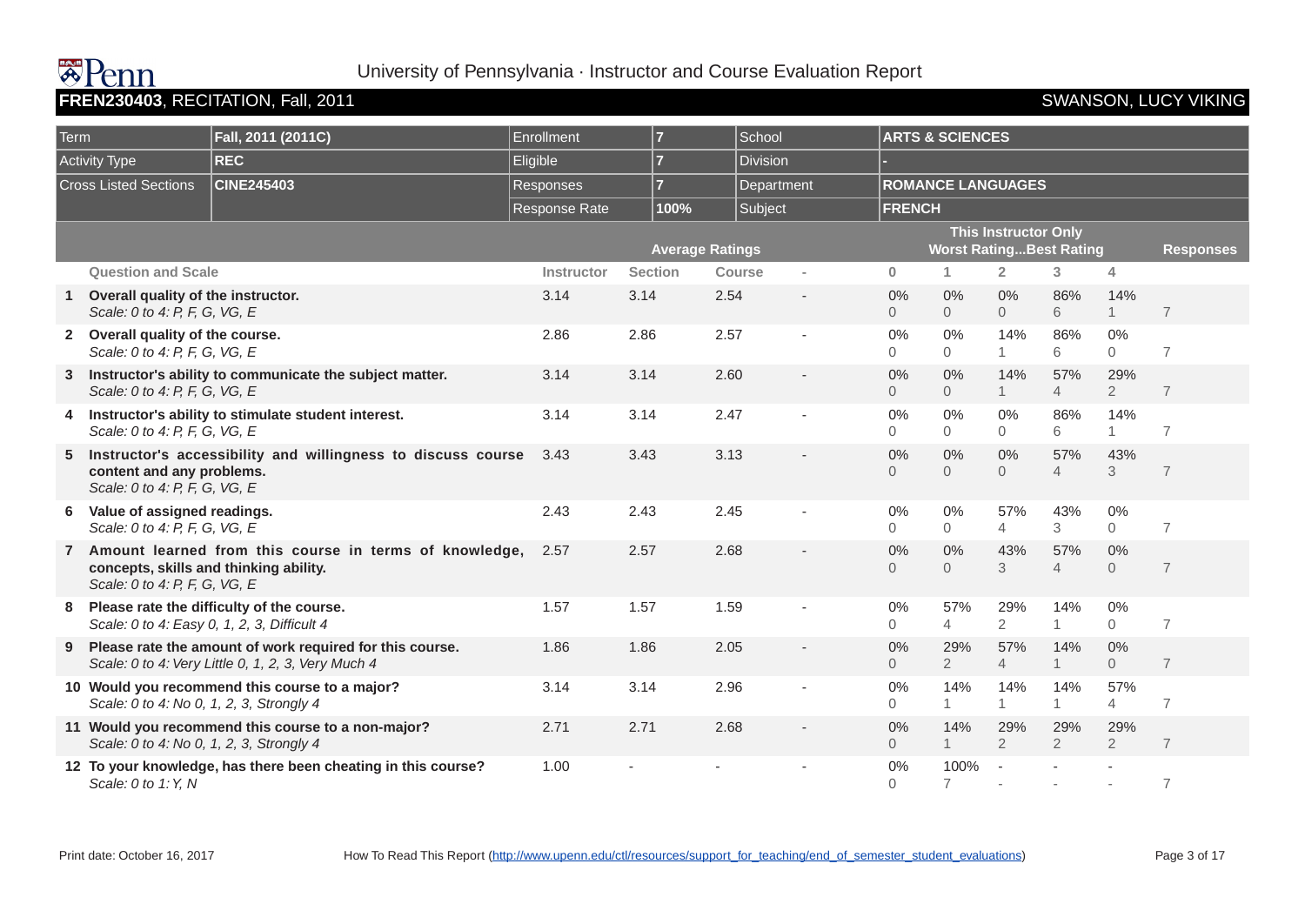### Term **Summer, 2011 (2011B)** Enrollment **9** School **ARTS & SCIENCES** Activity Type **SEM** Eligible **9** Division **SUMMER SESSIONS Cross Listed Sections | Responses | Responses | Responses | Repartment | ROMANCE LANGUAGES** Response Rate **78%** Subject **FRENCH Average Ratings This Instructor Only Worst Rating...Best Rating Responses Question and Scale Instructor Section Course - 0 1 2 3 4 1 Were the goals of the course clearly articulated?**  Scale: 0 to 4: 0, 1, 2, 3, 4 3.86 3.86 3.86 - 0% 0 0% 0 0% 0 14% 1 86% 6 7 **2 Was the emphasis placed on the language skills (speaking, listening, reading, writing) appropriate in terms of the defined goals of the course?**  Scale: 0 to 4: 0, 1, 2, 3, 4 3.71 3.71 3.71 - 0%  $\Omega$ 0%  $\Omega$ 0%  $\Omega$ 29%  $\mathfrak{D}$ 71% 5 7 **3 Were the readings and/or cultural materials useful for language acquisition?**  Scale: 0 to 4: 0, 1, 2, 3, 4 3.14 3.14 3.14 - 0%  $\Omega$ 14% 1 14% 1 14% 1 57% 4 7 **4 Were homework exercises (and compositions, where appropriate) valuable reinforcement of classroom work?**  Scale: 0 to 4: 0, 1, 2, 3, 4 3.14 3.14 3.14 - 0%  $\Omega$ 14% 1 0%  $\Omega$ 43% 3 43% 3 7 **5 Were the exams consistent with assignments, materials, and method of instruction?**  Scale: 0 to 4: 0, 1, 2, 3, 4 3.43 3.43 3.43 - 0%  $\Omega$ 0%  $\Omega$ 14% 1 29%  $\mathfrak{D}$ 57% 4 7 **6 Were your linguistic abilities in reading, writing, speaking, and listening sufficiently challenged?**  Scale: 0 to 4: 0, 1, 2, 3, 4 3.00 3.00 3.00 - 14% 1 0% 0 14% 1 14% 1 57% 4 7 **7 How would you rate the pace of the course?**  Scale: 0 to 4: Much to slow 0, Too Slow 1, Just right 2, Too fast 3, Much too fast 4 2.57 2.57 2.57 - 0%  $\Omega$ 0%  $\Omega$ 43% 3 57% 4 0% 0 7 **8 How many hours did you spend out of class per week on this course?**  Scale: 0 to 4: 2 or less , 3-4, 5-6, 7-8, more than 8 2.71 2.71 2.71 - 0%  $\Omega$ 14% 1 29%  $\mathfrak{D}$ 29%  $\mathfrak{p}$ 29% 2 7 **9 Please rate the overall quality of the course.**  Scale: 0 to 4: 0, 1, 2, 3, 4 3.14 3.14 3.14 - 14% 1 0%  $\Omega$ 0%  $\Omega$ 29% 2 57% 4 7 **10 Was the instructor able to stimulate your interest in the material?**  Scale: 0 to 4: 0, 1, 2, 3, 4 3.71 3.71 3.71 - 0%  $\Omega$ 0% 0 14% 1 0%  $\Omega$ 86% 6 7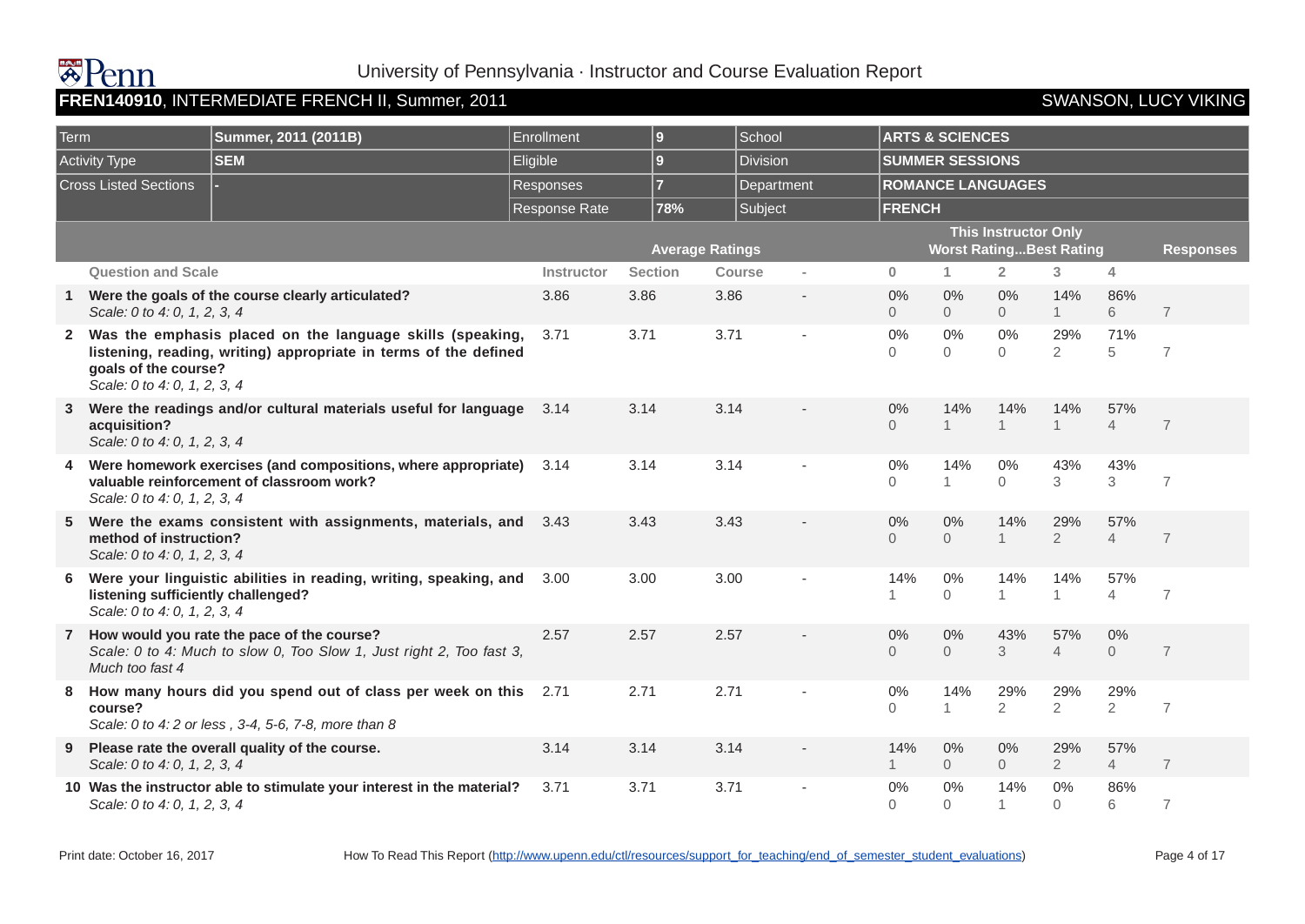

# **FREN140910**, INTERMEDIATE FRENCH II, Summer, 2011 SWANSON, LUCY VIKING

|                                                                                                                                          | <b>Average Ratings</b> |                |               |                          |                |                         | <b>This Instructor Only</b> | <b>Worst RatingBest Rating</b> |                       | <b>Responses</b> |
|------------------------------------------------------------------------------------------------------------------------------------------|------------------------|----------------|---------------|--------------------------|----------------|-------------------------|-----------------------------|--------------------------------|-----------------------|------------------|
| <b>Question and Scale</b>                                                                                                                | Instructor             | <b>Section</b> | <b>Course</b> | $\sim$                   | $\mathbf{0}$   |                         | $\overline{2}$              | 3                              | 4                     |                  |
| 11 Did the instructor organize appropriate activities in class to<br>encourage the use of oral skills?<br>Scale: 0 to 4: 0, 1, 2, 3, 4   | 3.57                   | 3.57           | 3.57          |                          | 0%<br>$\Omega$ | $0\%$<br>$\Omega$       | 14%                         | 14%                            | 71%<br>5              | $\overline{7}$   |
| 12 Was the instructor concerned that students learn the materials?<br>Scale: 0 to 4: 0, 1, 2, 3, 4                                       | 3.71                   | 3.71           | 3.71          |                          | 0%<br>$\Omega$ | $0\%$<br>$\Omega$       | 14%<br>$\overline{1}$       | 0%<br>$\Omega$                 | 86%<br>6              | $\overline{7}$   |
| 13 Please evaluate the rapport between the class and the instructor.<br>Scale: 0 to 4: Bad 0, 1, 2, 3, Excellent 4                       | 3.57                   | 3.57           | 3.57          |                          | 0%<br>$\Omega$ | 0%<br>$\overline{0}$    | 14%<br>1                    | 14%                            | 71%<br>5              | $\overline{7}$   |
| 14 Please rate the instructor's attitude towards the course.<br>Scale: 0 to 4: 0, 1, 2, 3, 4                                             | 3.71                   | 3.71           | 3.71          | $\overline{\phantom{a}}$ | 0%<br>0        | 0%<br>$\Omega$          | $0\%$<br>$\Omega$           | 29%<br>$\overline{2}$          | 71%<br>5              | $\overline{7}$   |
| 15 Please rate the instructor's effectiveness in presenting and<br>explaining course materials.<br>Scale: 0 to 4: 0, 1, 2, 3, 4          | 3.57                   | 3.57           | 3.57          |                          | 0%<br>0        | 0%<br>$\Omega$          | 0%<br>$\Omega$              | 43%<br>3                       | 57%<br>$\overline{4}$ | $\overline{7}$   |
| 16 How available was the instructor outside of class?<br>Scale: 0 to 4: 0, 1, 2, 3, 4                                                    | 3.57                   | 3.57           | 3.57          | $\sim$                   | 0%<br>$\Omega$ | 0%<br>$\overline{0}$    | 14%                         | 14%                            | 71%<br>5              | $\overline{7}$   |
| 17 Please rate the fairness of the grading process in the course.<br>Scale: 0 to 4: 0, 1, 2, 3, 4                                        | 3.71                   | 3.71           | 3.71          |                          | 0%<br>$\Omega$ | $0\%$<br>$\Omega$       | 14%<br>$\mathbf{1}$         | 0%<br>$\Omega$                 | 86%<br>6              | $\overline{7}$   |
| 18 Please rate the overall quality of the instructor/teacher in charge<br>of the course.<br>Scale: 0 to 4: 0, 1, 2, 3, 4                 | 3.86                   | 3.86           | 3.86          | ٠                        | 0%<br>0        | 0%<br>$\overline{0}$    | 0%<br>$\overline{0}$        | 14%                            | 86%<br>6              | $\overline{7}$   |
| 19 Do you feel that the skills learned in this course would help you<br>survive in a native environment?<br>Scale: 0 to 4: 0, 1, 2, 3, 4 | 2.57                   | 2.57           | 2.57          |                          | 14%            | $0\%$<br>$\overline{0}$ | 29%<br>$\overline{2}$       | 29%<br>$\overline{2}$          | 29%<br>$\overline{2}$ | $\overline{7}$   |
| 20 Please evaluate the overall quality of the teaching assistant/drill<br>instructor in the course.<br>Scale: 0 to 4: 0, 1, 2, 3, 4      | 3.50                   | 3.50           | 3.50          |                          | 0%<br>0        | $0\%$<br>0              | $0\%$<br>$\mathbf{O}$       | 50%                            | 50%<br>1              | $\overline{2}$   |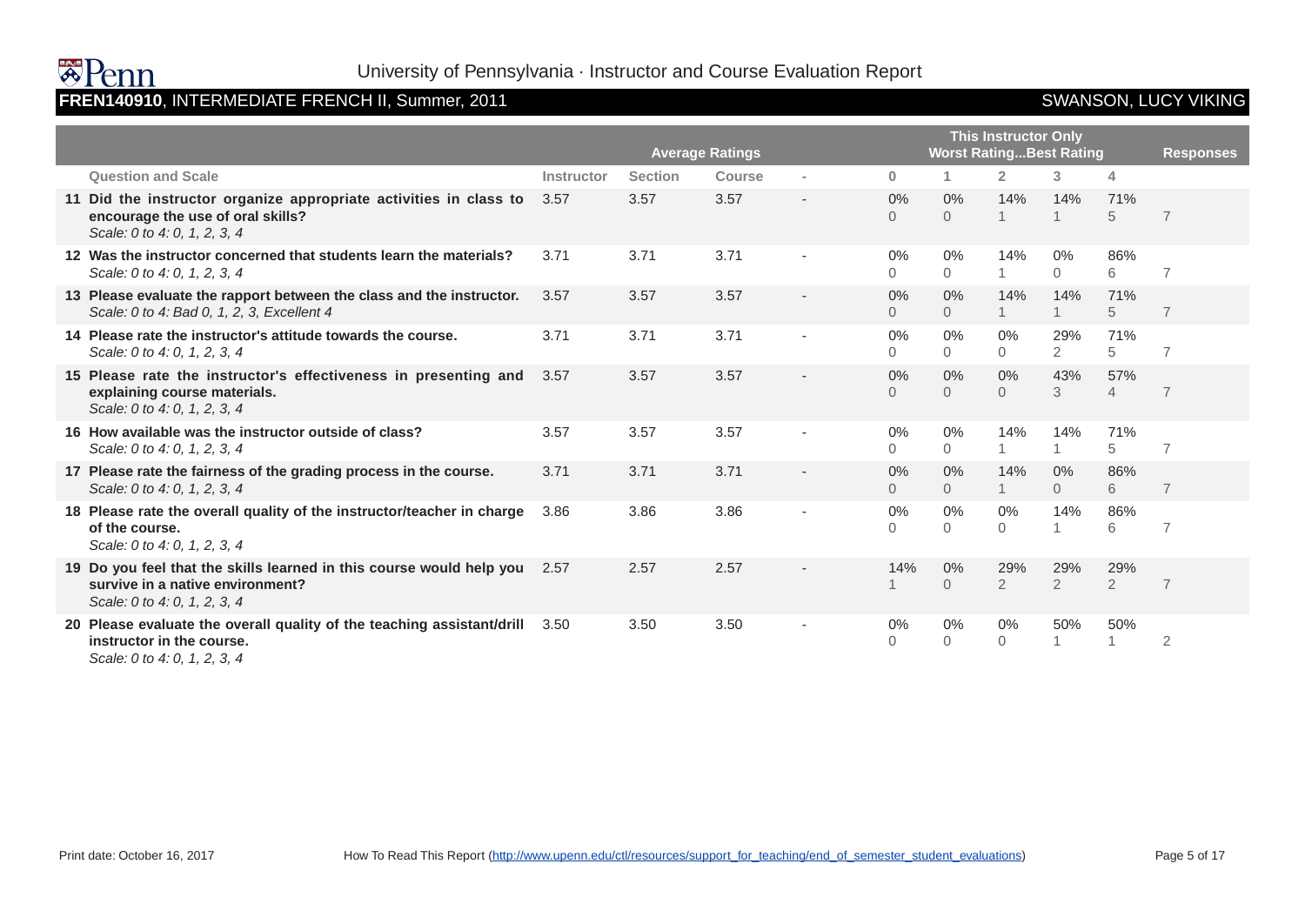### **FREN140910**, INTERMEDIATE FRENCH II, Summer, 2011 SWANSON, LUCY VIKING

**Comment Suggestion** This course, like all the other courses in French, did little to teach me how speak French. I learned far more from Fluenz, and each semester I lost a little more of my ability to speak. The rules were not reinforced. The gramar was almost and aside. There is a way to teach grammar and culture together, but this was not it. I can scarcely think of a less effective way to teach a language. Luckily we were given specific subjects to learn that we could talk about in a "fluent" way. But, the truth is, I am not even close to being fluent. Granted, I am on the very low end of the fluent spectrum. Still, even the people who were the best students in class were unable to understand most of what was said (despite the outstanding instructor). When we whisper, "What are supposed to be doing?", we try our best to figure it out, but almost everyone, without exception, seems to be confused much of the time, and they just do their best to find clues. The immersion method is not optimal. Reinforcing things in English and speaking mostly in French, ensures that you actually understand the rule. If you never speak English, then you cannot understand, and you are at a deficit from the start. There is so little to build upon that you are always at a loss. I am now happy to be done and will find an alternative way to learn this language that I so much was hoping to master.

I found the class very helpful for learning not just another language, but also the history of French colonies. Highly recommended.

Lucy Swanson was EXCELLENT! She was engaging, helpful, kind, fluent and challenged students with positive energy and appropriate assistance. She was wonderful to be in class with and a natural teacher and leader. The coursework in the workbook was not particularly helpful and finding a physical textbook and new workbook (with correct answers and strong examples) would do a world of difference in the course.

Very good class and very good instructor. For me, a little more emphasis on listening comprehension and pronunciation of the language would have been useful, as this is where I feel my major challenges lie, but this is relatively minor thing.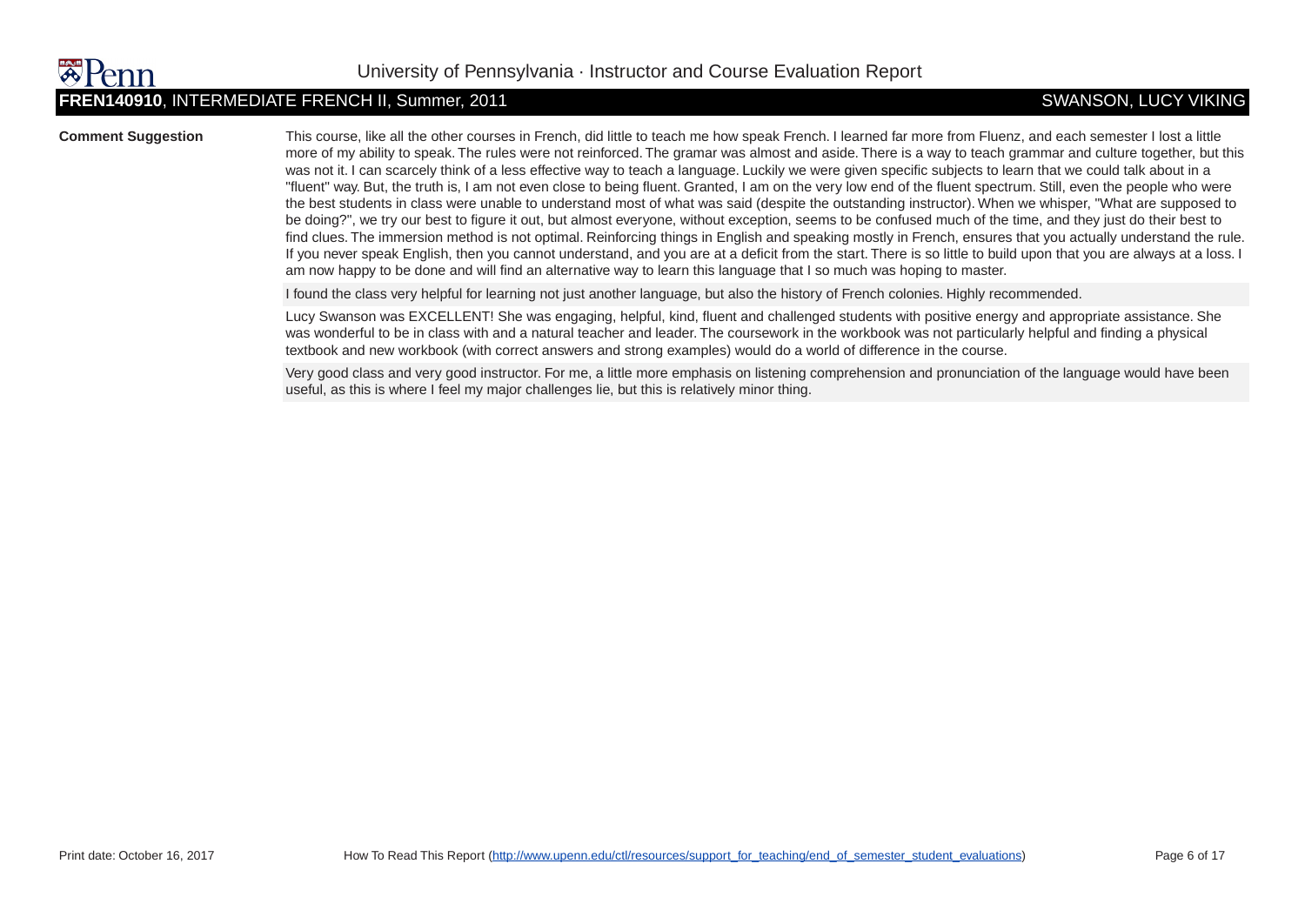# **HAVE**

### University of Pennsylvania · Instructor and Course Evaluation Report

### **FREN382403**, RECITATION, Fall, 2010 **SWANSON, LUCY VIKING**

| Term |                                                                         | Fall, 2010 (2010C)                                                                                             | Enrollment           | 14             |                        | School     |                         | <b>ARTS &amp; SCIENCES</b>     |                             |                        |                         |                  |
|------|-------------------------------------------------------------------------|----------------------------------------------------------------------------------------------------------------|----------------------|----------------|------------------------|------------|-------------------------|--------------------------------|-----------------------------|------------------------|-------------------------|------------------|
|      | Activity Type                                                           | <b>REC</b>                                                                                                     | Eligible             | 14             |                        | Division   |                         |                                |                             |                        |                         |                  |
|      | <b>Cross Listed Sections</b>                                            | CINE382403, COML372403                                                                                         | Responses            | 14             |                        | Department |                         | <b>ROMANCE LANGUAGES</b>       |                             |                        |                         |                  |
|      |                                                                         |                                                                                                                | <b>Response Rate</b> | 100%           |                        | Subject    | <b>FRENCH</b>           |                                |                             |                        |                         |                  |
|      |                                                                         |                                                                                                                |                      |                | <b>Average Ratings</b> |            |                         | <b>Worst RatingBest Rating</b> | <b>This Instructor Only</b> |                        |                         | <b>Responses</b> |
|      | <b>Question and Scale</b>                                               |                                                                                                                | Instructor           | <b>Section</b> | <b>Course</b>          | $\sim$     | $\mathbf{0}$            | 1                              | $\overline{2}$              | 3                      | 4                       |                  |
|      | Overall quality of the instructor.<br>Scale: 0 to 4: P, F, G, VG, E     |                                                                                                                | 2.93                 | 2.93           | 3.36                   |            | 0%<br>$\overline{0}$    | 14%<br>$\overline{2}$          | 7%<br>$\mathbf{1}$          | 50%<br>$7\overline{ }$ | 29%<br>$\overline{4}$   | 14               |
|      | 2 Overall quality of the course.<br>Scale: 0 to 4: P, F, G, VG, E       |                                                                                                                | 2.50                 | 2.50           | 2.82                   |            | 7%<br>1                 | 14%<br>$\overline{2}$          | 7%<br>$\mathbf{1}$          | 64%<br>9               | 7%<br>$\mathbf{1}$      | 14               |
| 3    | Scale: 0 to 4: P, F, G, VG, E                                           | Instructor's ability to communicate the subject matter.                                                        | 2.92                 | 2.92           | 3.19                   |            | $0\%$<br>$\overline{0}$ | 17%<br>$\overline{2}$          | 17%<br>$\overline{2}$       | 25%<br>3               | 42%<br>5                | 12               |
|      | Scale: 0 to 4: P, F, G, VG, E                                           | 4 Instructor's ability to stimulate student interest.                                                          | 3.08                 | 3.08           | 3.39                   |            | 0%<br>$\Omega$          | 17%<br>$\overline{2}$          | $0\%$<br>$\Omega$           | 42%<br>5               | 42%<br>5                | 12               |
| 5    | content and any problems.<br>Scale: 0 to 4: P, F, G, VG, E              | Instructor's accessibility and willingness to discuss course                                                   | 3.45                 | 3.45           | 3.42                   |            | $0\%$<br>$\Omega$       | 0%<br>$\Omega$                 | 18%<br>$\overline{2}$       | 18%<br>$\overline{2}$  | 64%<br>$\overline{7}$   | 11               |
| 6    | Value of assigned readings.<br>Scale: 0 to 4: P, F, G, VG, E            |                                                                                                                | 2.33                 | 2.33           | 2.63                   |            | 8%<br>1                 | 17%<br>$\overline{2}$          | 17%<br>$\overline{2}$       | 50%<br>6               | 8%<br>$\mathbf{1}$      | 12               |
|      | concepts, skills and thinking ability.<br>Scale: 0 to 4: P, F, G, VG, E | Amount learned from this course in terms of knowledge,                                                         | 2.33                 | 2.33           | 2.60                   |            | 8%<br>$\mathbf{1}$      | 8%<br>$\mathbf{1}$             | 25%<br>3                    | 58%<br>$\overline{7}$  | $0\%$<br>$\overline{0}$ | 12               |
| 8    | Scale: 0 to 4: Easy 0, 1, 2, 3, Difficult 4                             | Please rate the difficulty of the course.                                                                      | 2.25                 | 2.25           | 1.99                   |            | 0%<br>$\Omega$          | 8%<br>1                        | 58%<br>$\overline{7}$       | 33%<br>$\overline{4}$  | $0\%$<br>$\Omega$       | 12               |
| 9    |                                                                         | Please rate the amount of work required for this course.<br>Scale: 0 to 4: Very Little 0, 1, 2, 3, Very Much 4 | 2.25                 | 2.25           | 2.25                   |            | 0%<br>$\overline{0}$    | 8%<br>1                        | 58%<br>$\overline{7}$       | 33%<br>$\overline{4}$  | 0%<br>$\Omega$          | 12               |
|      | Scale: 0 to 4: No 0, 1, 2, 3, Strongly 4                                | 10 Would you recommend this course to a major?                                                                 | 3.00                 | 3.00           | 3.30                   |            | 17%<br>$\overline{2}$   | 0%<br>$\overline{0}$           | 0%<br>$\Omega$              | 33%<br>$\overline{4}$  | 50%<br>6                | 12               |
|      | Scale: 0 to 4: No 0, 1, 2, 3, Strongly 4                                | 11 Would you recommend this course to a non-major?                                                             | 2.83                 | 2.83           | 3.21                   |            | 17%<br>$\overline{2}$   | 0%<br>$\overline{0}$           | 8%<br>$\mathbf{1}$          | 33%<br>$\overline{4}$  | 42%<br>5                | 12               |
|      | Scale: 0 to 1: Y, N                                                     | 12 To your knowledge, has there been cheating in this course?                                                  | 1.00                 |                |                        |            | 0%<br>$\Omega$          | 100%<br>12                     | $\overline{\phantom{a}}$    |                        |                         | 12               |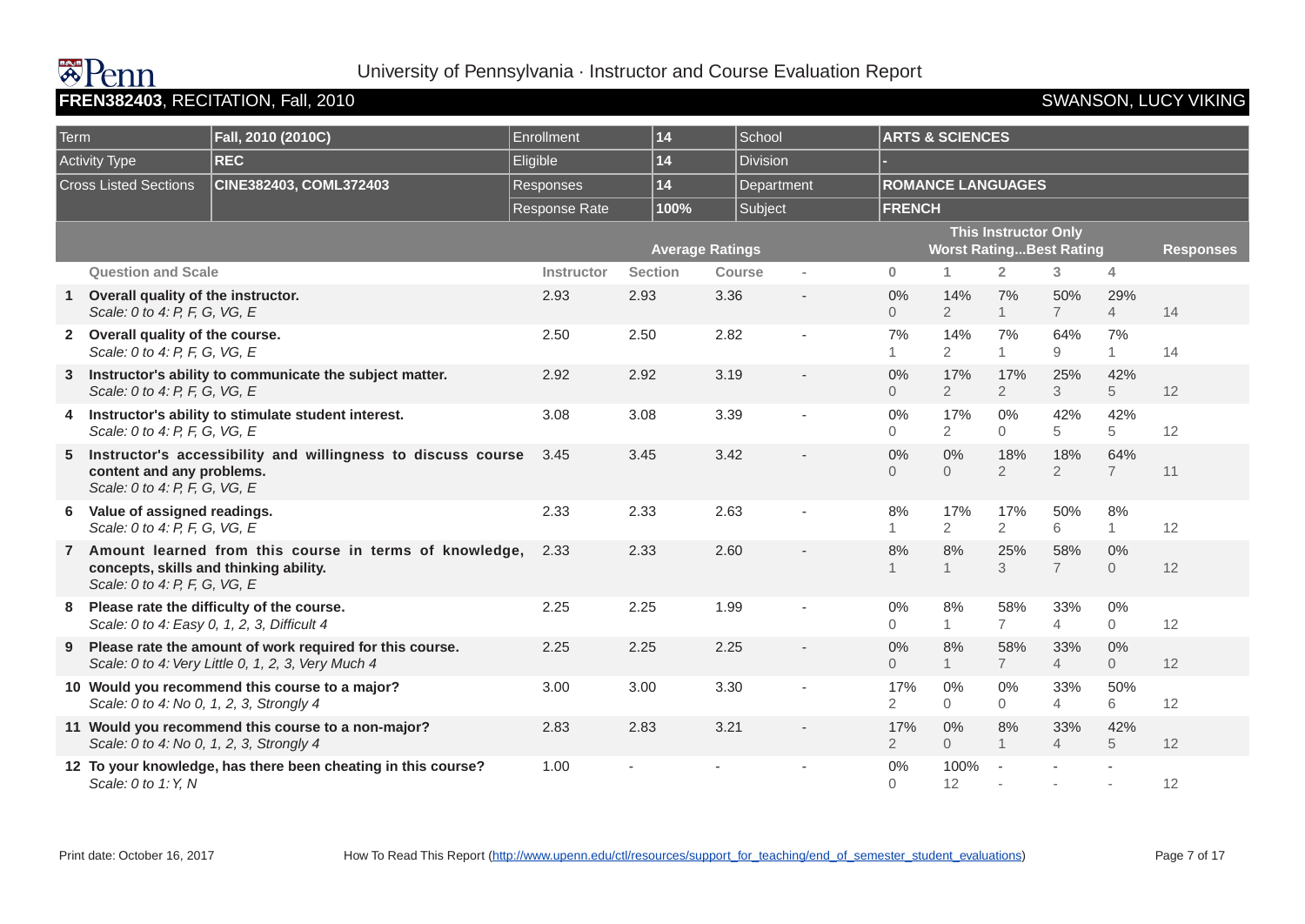**Comment Suggestion** Fun class with exposure to "not run-of-the-mill" cinema. One night, 3 hour course would be preferable.

Lucy was a very nice TA, but I found recitations to become very repetitive and unproductive. I believe that this is more a function of the course itself then Lucy's role, but it was something that I thought could be improved for future recitations. I did think grading could have been done more fairly, it seemed as though papers were being graded on a different criteria than was expressed. One consistent thing that posed a problem was that graded papers were not examined for context but merely broken down into individual sentences and then criticized without considering the paper as a whole. Overall, assignment feedback was not very helpful in improving for future assignments or developing the skills that were outlined as part of the course.

Lucy was great! She respected the students and the material and definitely added to the course as a whole. I would prefer more emphasis on lecture and group discussion than on discussion in small groups. Students approach class, especially upper level courses such as this, with a more business-like mentality rather than social. If you want to make the class more casual, then perhaps you could bring in food each recitation (or ask students to do so). A persistent problem was getting the class to speak, especially during lecture. Part of this was because we didn't want to give up the questions we had to post on blackboard the next day. Possible solutions to this are to simply call on people for their opinion rather than wait for someone to speak up, as the diffusion of responsibility in a large group is very powerful. Another more subtle technique that instructors develop over time is knowing how long to wait after asking a question. Waiting too long lets the students get comfortable with the uncomfortable silence, and not waiting at all does not give students the opportunity to participate. However, only allowing a small window to answer may encourage students to more aggressively raise their hands, as chances to participate appear would appear rare (and we would be scrambling to get participation points unless we really do not know the answer). Simply calling on people whether they have their hands up or not is still probably the best way. Just some helpful tips from my own experiences. Again, Lucy was great, and she showed exceptional commitment towards the material and the students. Grading may be a little tough, but not unfair.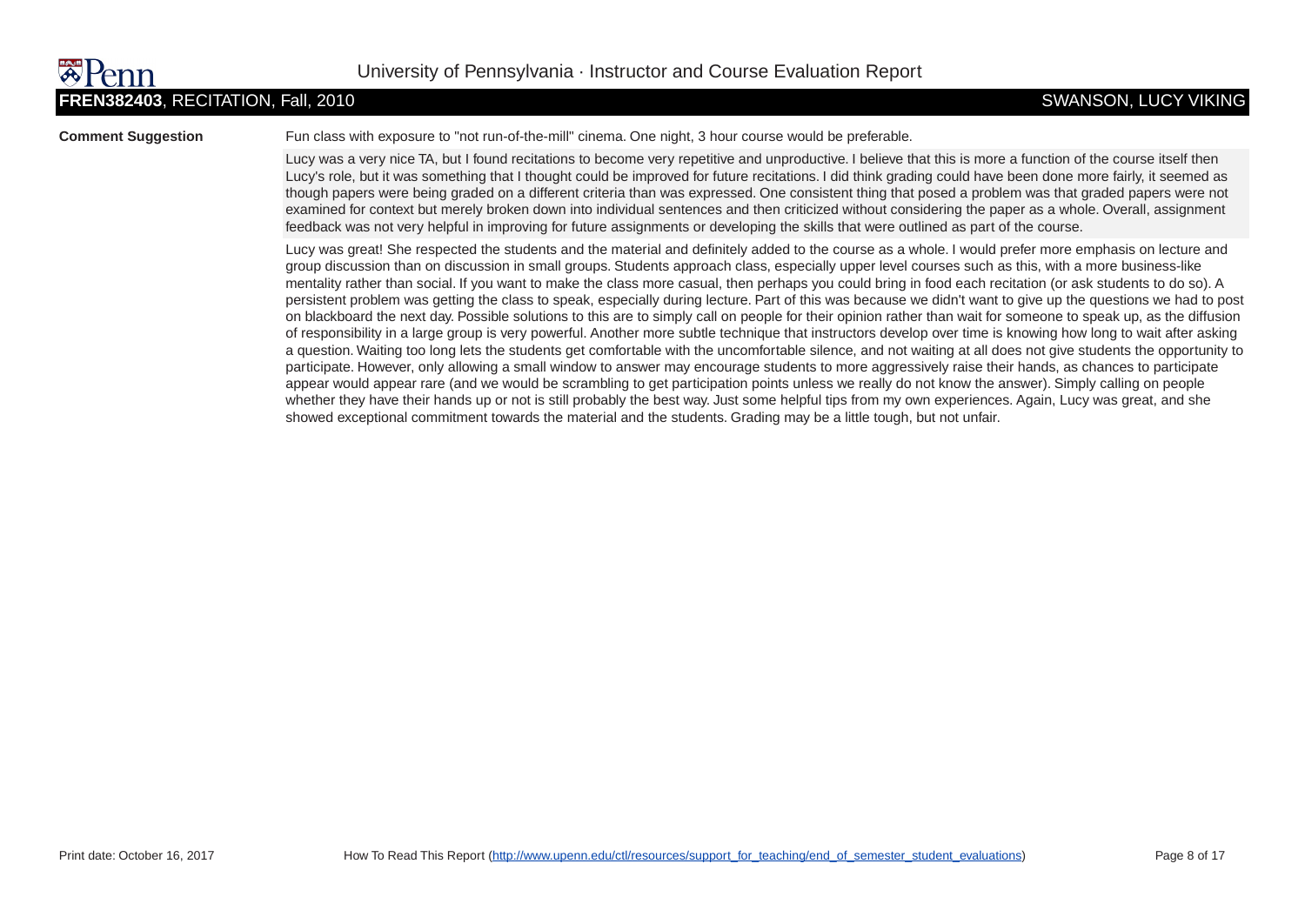|      |                                                                    | FREN140303, INTERMEDIATE FRENCH II, Spring, 2009                                                                                |                   |                |                        |                          |                      |                            |                                                               |                       |                         | <b>SWANSON, LUCY VIKING</b> |
|------|--------------------------------------------------------------------|---------------------------------------------------------------------------------------------------------------------------------|-------------------|----------------|------------------------|--------------------------|----------------------|----------------------------|---------------------------------------------------------------|-----------------------|-------------------------|-----------------------------|
| Term |                                                                    | Spring, 2009 (2009A)                                                                                                            | Enrollment        | 15             | School                 |                          |                      | <b>ARTS &amp; SCIENCES</b> |                                                               |                       |                         |                             |
|      | <b>Activity Type</b>                                               | <b>SEM</b>                                                                                                                      | Eligible          | 15             | <b>Division</b>        |                          |                      |                            |                                                               |                       |                         |                             |
|      | <b>Cross Listed Sections</b>                                       |                                                                                                                                 | Responses         | 15             |                        | Department               |                      |                            | <b>ROMANCE LANGUAGES</b>                                      |                       |                         |                             |
|      |                                                                    |                                                                                                                                 | Response Rate     | 100%           | Subject                |                          | <b>FRENCH</b>        |                            |                                                               |                       |                         |                             |
|      |                                                                    |                                                                                                                                 |                   |                | <b>Average Ratings</b> |                          |                      |                            | <b>This Instructor Only</b><br><b>Worst RatingBest Rating</b> |                       |                         | <b>Responses</b>            |
|      | <b>Question and Scale</b>                                          |                                                                                                                                 | <b>Instructor</b> | <b>Section</b> | <b>Course</b>          | $\sim$                   | $\bf{0}$             | $\mathbf{1}$               | $\overline{2}$                                                | 3 <sup>1</sup>        | $\overline{4}$          |                             |
|      | Scale: 0 to 4: 0, 1, 2, 3, 4                                       | Were the goals of the course clearly articulated?                                                                               | 3.50              | 3.50           | 3.45                   | $\overline{\phantom{a}}$ | 0%<br>$\Omega$       | 7%<br>1                    | 0%<br>$\Omega$                                                | 29%<br>$\overline{4}$ | 64%<br>9                | 14                          |
|      | goals of the course?<br>Scale: 0 to 4: 0, 1, 2, 3, 4               | 2 Was the emphasis placed on the language skills (speaking,<br>listening, reading, writing) appropriate in terms of the defined | 3.43              | 3.43           | 3.41                   | ä,                       | 0%<br>$\Omega$       | 0%<br>$\Omega$             | 14%<br>$\overline{2}$                                         | 29%<br>$\overline{4}$ | 57%<br>8                | 14                          |
| 3    | acquisition?<br>Scale: 0 to 4: 0, 1, 2, 3, 4                       | Were the readings and/or cultural materials useful for language                                                                 | 3.00              | 3.00           | 3.19                   |                          | 0%<br>$\Omega$       | 0%<br>$\Omega$             | 36%<br>5                                                      | 29%<br>$\overline{4}$ | 36%<br>5                | 14                          |
| 4    | Scale: 0 to 4: 0, 1, 2, 3, 4                                       | Were homework exercises (and compositions, where appropriate)<br>valuable reinforcement of classroom work?                      | 3.14              | 3.14           | 3.07                   |                          | 0%<br>$\Omega$       | 0%<br>$\Omega$             | 14%<br>$\overline{2}$                                         | 57%<br>8              | 29%<br>$\overline{4}$   | 14                          |
| 5    | method of instruction?<br>Scale: 0 to 4: 0, 1, 2, 3, 4             | Were the exams consistent with assignments, materials, and                                                                      | 3.50              | 3.50           | 3.49                   |                          | 0%<br>$\Omega$       | 7%<br>1                    | 0%<br>$\Omega$                                                | 29%<br>$\overline{4}$ | 64%<br>$\overline{9}$   | 14                          |
| 6    | listening sufficiently challenged?<br>Scale: 0 to 4: 0, 1, 2, 3, 4 | Were your linguistic abilities in reading, writing, speaking, and                                                               | 3.43              | 3.43           | 3.51                   |                          | $0\%$<br>$\Omega$    | 0%<br>$\Omega$             | 7%<br>$\mathbf{1}$                                            | 43%<br>6              | 50%<br>$\overline{7}$   | 14                          |
|      | Much too fast 4                                                    | 7 How would you rate the pace of the course?<br>Scale: 0 to 4: Much to slow 0, Too Slow 1, Just right 2, Too fast 3,            | 2.07              | 2.07           | 2.32                   |                          | 0%<br>$\overline{0}$ | 0%<br>$\overline{0}$       | 93%<br>13                                                     | 7%<br>1               | 0%<br>$\overline{0}$    | 14                          |
| 8    | course?                                                            | How many hours did you spend out of class per week on this<br>Scale: 0 to 4: 2 or less, 3-4, 5-6, 7-8, more than 8              | 1.86              | 1.86           | 1.76                   |                          | 0%<br>$\Omega$       | 21%<br>3                   | 71%<br>10                                                     | 7%<br>$\mathbf{1}$    | $0\%$<br>$\overline{0}$ | 14                          |
| 9    | Scale: 0 to 4: 0, 1, 2, 3, 4                                       | Please rate the overall quality of the course.                                                                                  | 3.00              | 3.00           | 3.17                   |                          | 0%<br>$\overline{0}$ | 0%<br>$\overline{0}$       | 27%<br>$\overline{4}$                                         | 47%<br>$\overline{7}$ | 27%<br>$\overline{4}$   | 15                          |
|      | Scale: 0 to 4: 0, 1, 2, 3, 4                                       | 10 Was the instructor able to stimulate your interest in the material?                                                          | 3.64              | 3.64           | 3.65                   |                          | 0%<br>$\Omega$       | 0%<br>$\Omega$             | 0%<br>$\Omega$                                                | 36%<br>5              | 64%<br>9                | 14                          |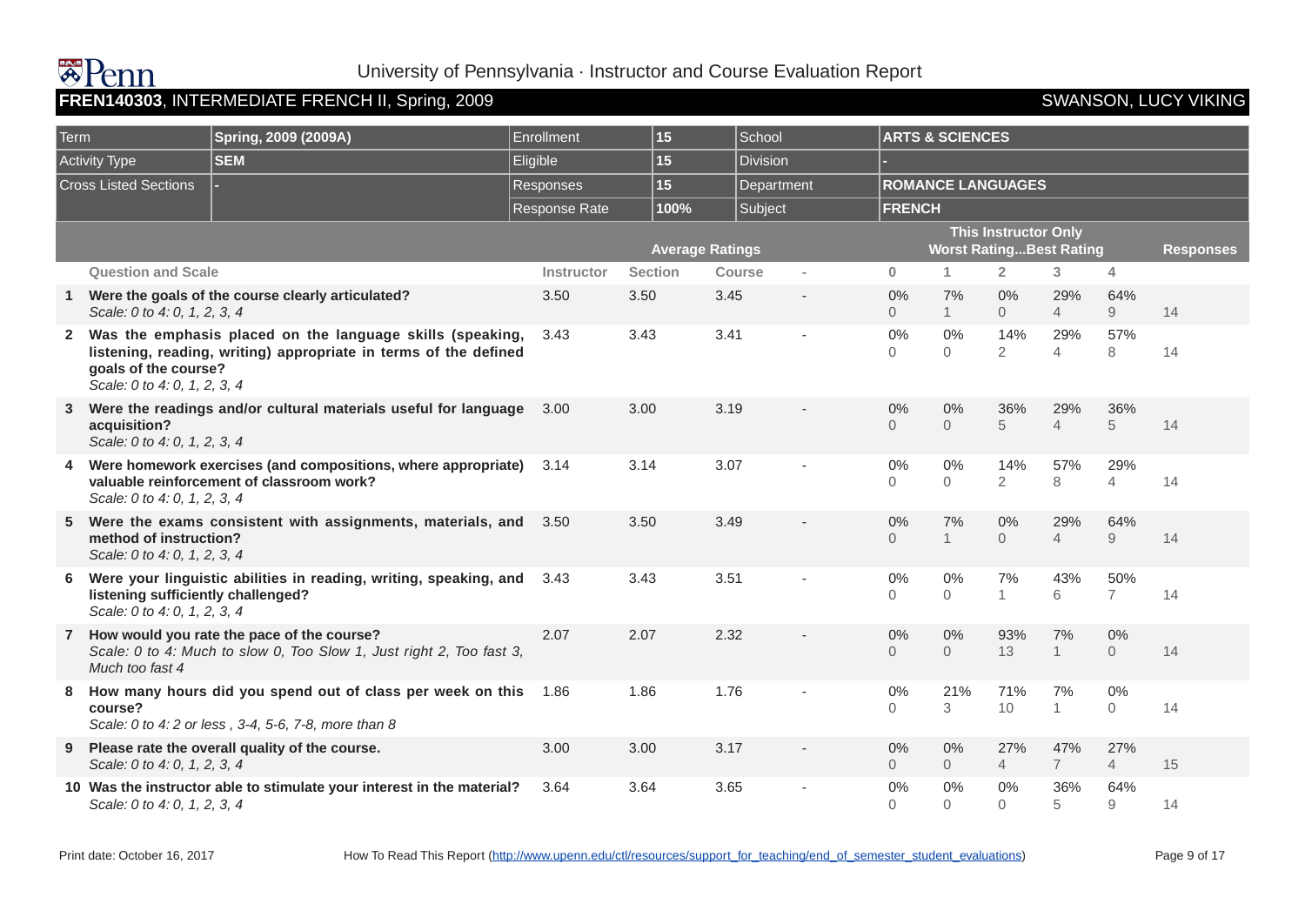

# FREN140303, INTERMEDIATE FRENCH II, Spring, 2009 **SWANSON, LUCY VIKING**

|                                                                                                                                          |                   | <b>Average Ratings</b> |               | <b>Worst RatingBest Rating</b> | <b>This Instructor Only</b> |                         |                         | <b>Responses</b>      |            |    |
|------------------------------------------------------------------------------------------------------------------------------------------|-------------------|------------------------|---------------|--------------------------------|-----------------------------|-------------------------|-------------------------|-----------------------|------------|----|
| <b>Question and Scale</b>                                                                                                                | <b>Instructor</b> | <b>Section</b>         | <b>Course</b> | $\sim$                         | $\mathbf{0}$                |                         | $\overline{2}$          | 3                     | 4          |    |
| 11 Did the instructor organize appropriate activities in class to<br>encourage the use of oral skills?<br>Scale: 0 to 4: 0, 1, 2, 3, 4   | 3.50              | 3.50                   | 3.59          | $\overline{\phantom{a}}$       | 0%<br>$\Omega$              | $0\%$<br>$\overline{0}$ | 7%<br>$\mathbf{1}$      | 36%<br>5              | 57%<br>8   | 14 |
| 12 Was the instructor concerned that students learn the materials?<br>Scale: 0 to 4: 0, 1, 2, 3, 4                                       | 3.93              | 3.93                   | 3.63          | ٠                              | 0%<br>$\Omega$              | $0\%$<br>$\Omega$       | $0\%$<br>$\Omega$       | 7%<br>$\mathbf{1}$    | 93%<br>13  | 14 |
| 13 Please evaluate the rapport between the class and the instructor.<br>Scale: 0 to 4: Bad 0, 1, 2, 3, Excellent 4                       | 3.86              | 3.86                   | 3.60          |                                | 0%<br>0                     | $0\%$<br>$\overline{0}$ | 0%<br>$\overline{0}$    | 14%<br>$\overline{2}$ | 86%<br>12  | 14 |
| 14 Please rate the instructor's attitude towards the course.<br>Scale: 0 to 4: 0, 1, 2, 3, 4                                             | 3.93              | 3.93                   | 3.73          | $\overline{\phantom{a}}$       | 0%<br>0                     | 0%<br>$\Omega$          | $0\%$<br>$\overline{0}$ | 7%                    | 93%<br>13  | 14 |
| 15 Please rate the instructor's effectiveness in presenting and<br>explaining course materials.<br>Scale: 0 to 4: 0, 1, 2, 3, 4          | 3.57              | 3.57                   | 3.45          |                                | 0%<br>$\Omega$              | $0\%$<br>$\Omega$       | 0%<br>$\Omega$          | 43%<br>6              | 57%<br>8   | 14 |
| 16 How available was the instructor outside of class?<br>Scale: 0 to 4: 0, 1, 2, 3, 4                                                    | 4.00              | 4.00                   | 3.60          | $\blacksquare$                 | 0%<br>$\Omega$              | $0\%$<br>0              | $0\%$<br>$\Omega$       | 0%<br>$\Omega$        | 100%<br>14 | 14 |
| 17 Please rate the fairness of the grading process in the course.<br>Scale: 0 to 4: 0, 1, 2, 3, 4                                        | 3.64              | 3.64                   | 3.21          |                                | 0%<br>$\Omega$              | 7%<br>1                 | $0\%$<br>$\Omega$       | 14%<br>$\overline{2}$ | 79%<br>11  | 14 |
| 18 Please rate the overall quality of the instructor/teacher in charge<br>of the course.<br>Scale: 0 to 4: 0, 1, 2, 3, 4                 | 3.67              | 3.67                   | 3.62          | ٠                              | 0%<br>0                     | 0%<br>$\overline{0}$    | $0\%$<br>$\overline{0}$ | 33%<br>5              | 67%<br>10  | 15 |
| 19 Do you feel that the skills learned in this course would help you<br>survive in a native environment?<br>Scale: 0 to 4: 0, 1, 2, 3, 4 | 3.14              | 3.14                   | 3.06          |                                | 0%<br>0                     | 0%<br>$\overline{0}$    | 21%<br>3                | 43%<br>6              | 36%<br>5   | 14 |
| 20 Please evaluate the overall quality of the teaching assistant/drill<br>instructor in the course.<br>Scale: 0 to 4: 0, 1, 2, 3, 4      | 3.22              | 3.22                   | 3.11          |                                | 11%                         | 0%<br>$\mathbf{0}$      | $0\%$<br>$\overline{0}$ | 33%<br>3              | 56%<br>5   | 9  |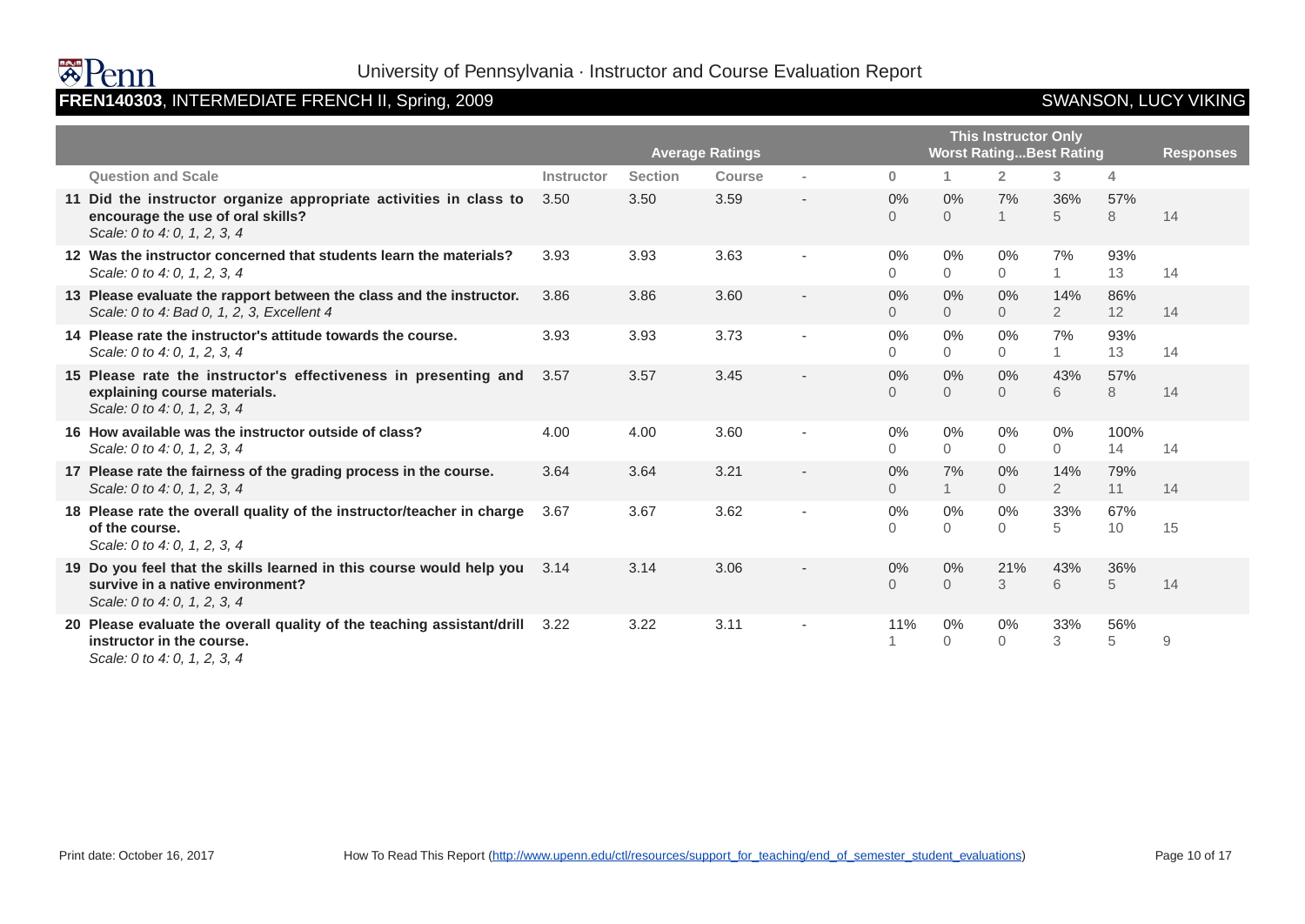### **FREN140303**, INTERMEDIATE FRENCH II, Spring, 2009 SWANSON, LUCY VIKING

**Comment Suggestion** French 140 was a great class and i met a lot of cool people. I really appreciate all the hard work Lucy put into the class because it made a difference.

The instructor for the course was brilliant and was very good at what she does. However, she was severely limited by the curriculum. I also do not like the curriculum because it does not focus on the development of grammar and writing skills. The course just assumes that students know grammar well and that they can immediately translate most of their thoughts from English to French. This is a crucial gap that no one addresses. The Fren140 course assumes that the student knows more than the he/ she does and just jumps into discussion of cultural materials as opposed to focusing on language acquisition - grammar, vocabulary, and writing skills. As much as I like my instructor and appreciates her willingness to help me outside of the classroom to develop better grammar, vocabulary, and writing skills, I felt like the class never reinforced those skills in the first place. Furthermore, the materials chosen for reading and discussion in class were not interesting and do not have sufficient depth.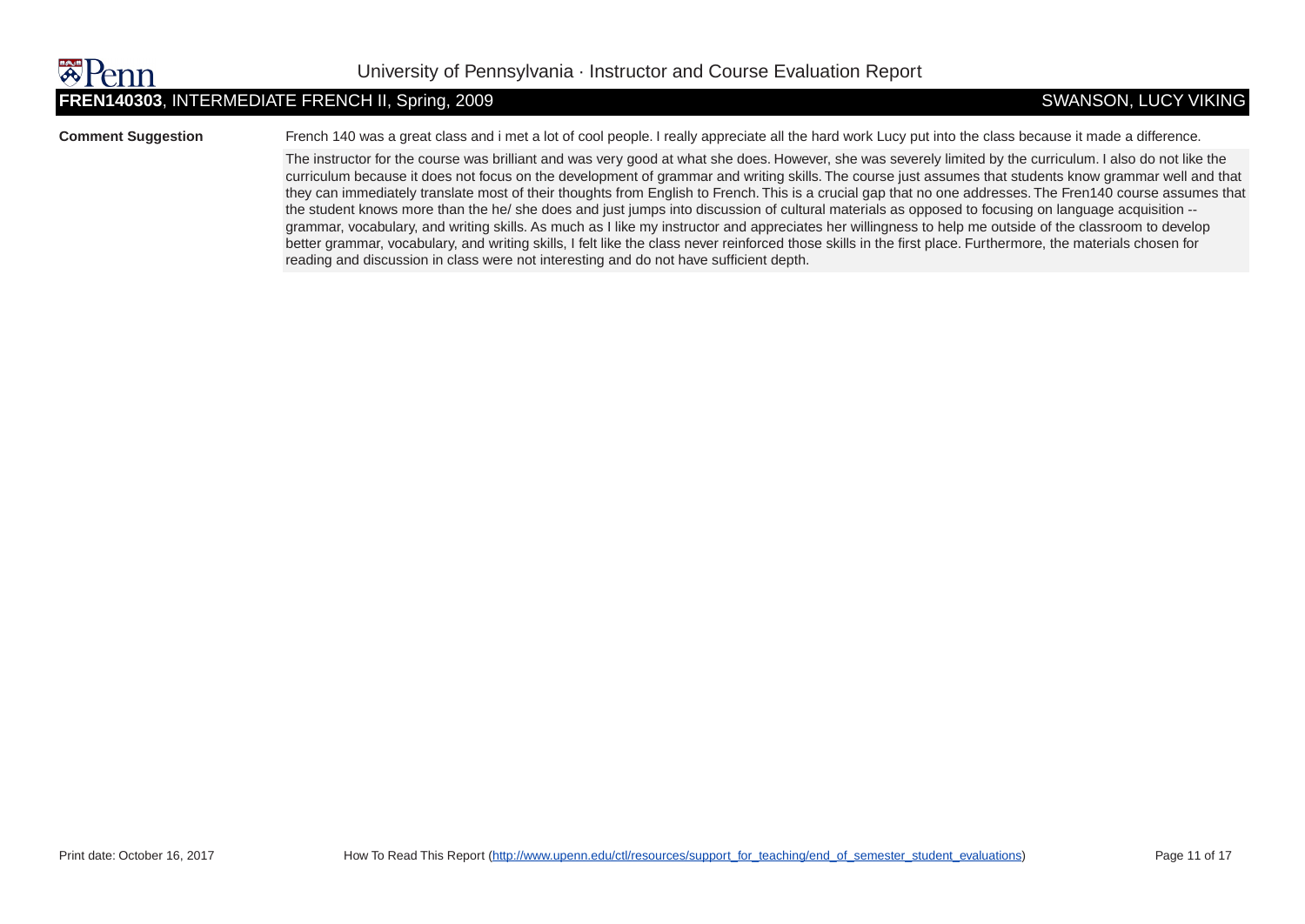## **墨Penn FREN130304**, INTERMEDIATE FRENCH I, Fall, 2008 SWANSON, LUCY VIKING

### University of Pennsylvania · Instructor and Course Evaluation Report

### Term **Fall, 2008 (2008C)** Enrollment **11** School **ARTS & SCIENCES** Activity Type **SEM** Eligible **11** Division **- Cross Listed Sections | Responses | Responses | 11** | Department | ROMANCE LANGUAGES Response Rate **100%** Subject **FRENCH Average Ratings This Instructor Only Worst Rating...Best Rating Fig. 7 Responses Question and Scale Instructor Section Course - 0 1 2 3 4 1 Were the goals of the course clearly articulated?** 3.64 3.64 3.39 - 0% 0 0% 0 9% 1 18% 2 73% 8 11 **2 Was the emphasis placed on the language skills (speaking, listening, reading writing) appropriate in terms of the defined goals of the course?** 3.73 3.73 3.49 - 0%  $\Omega$ 0%  $\Omega$ 0%  $\Omega$ 27% 3 73% 8 11 **3 Were the readings and/or cultural materials useful for language acquisition?** 3.45 3.45 3.17 - 0%  $\Omega$ 0%  $\Omega$ 0%  $\Omega$ 55% 6 45% 5 11 **4 Were homework exercises (and compositions, where appropriate) valuablereinforcement of classroom work?** 3.27 3.27 3.27 - 0%  $\Omega$ 0%  $\Omega$ 9% 1 55% 6 36% 4 11 **5 Were the exams consistent with assignments, materials, and method of instruction?** 3.73 3.73 3.57 - 0% 0 0% 0  $0%$ 0 27% 3 73% 8 11 **6 Were your linguistic abilities in reading, writing, speaking, and liste ning sufficiently challenged?** 3.55 3.55 3.45 - 0%  $\Omega$ 0%  $\Omega$ 9% 1 27% 3 64% 7 11 **7 How would you rate the pace of the course? (0=much to slow; 1=too slow; 2=just right; 3=too fast; 4=much too fast)** 2.40 2.40 2.43 - 0%  $\Omega$ 10% 1 60% 6 10% 1 20% 2 10 **8 How many hours did you spend out of class per week on this course? (0=2 or less; 1=3-4; 2=5-6; 3=7-8; 4=more than 8)** 2.00 2.00 1.88 - 0% 0 45% 5 18% 2 27% 3 9% 1 11 **9 Please rate the overall quality of the course.** 3.64 3.64 3.64 3.21 - 0% 0 0% 0  $0%$  $\Omega$ 36% 4 64% 7 11 **10 Was the instructor able to stimulate your interest in the material?** 3.64 3.64 3.35 - 0%  $\Omega$ 0%  $\Omega$ 0%  $\Omega$ 36% 4 64% 7 11 **11 Did the instructor organize appropriate activities in class to encourage the use of oral skills?** 3.55 3.55 3.38 - 0%  $\Omega$ 0%  $\Omega$ 9% 1 27% 3 64% 7 11 **12** Was the instructor concerned that students learn the materials?  $3.82$   $3.82$   $3.82$   $3.55$   $3.5$  $\Omega$ 0%  $\Omega$ 0%  $\Omega$ 18%  $\mathcal{D}$ 82% 9 11 **13 Please evaluate the rapport between the class and the instructor. (0=bad, 4=excellent)** 3.82 3.82 3.50 - 0% 0 0% 0 0% 0 18% 2 82% 9 11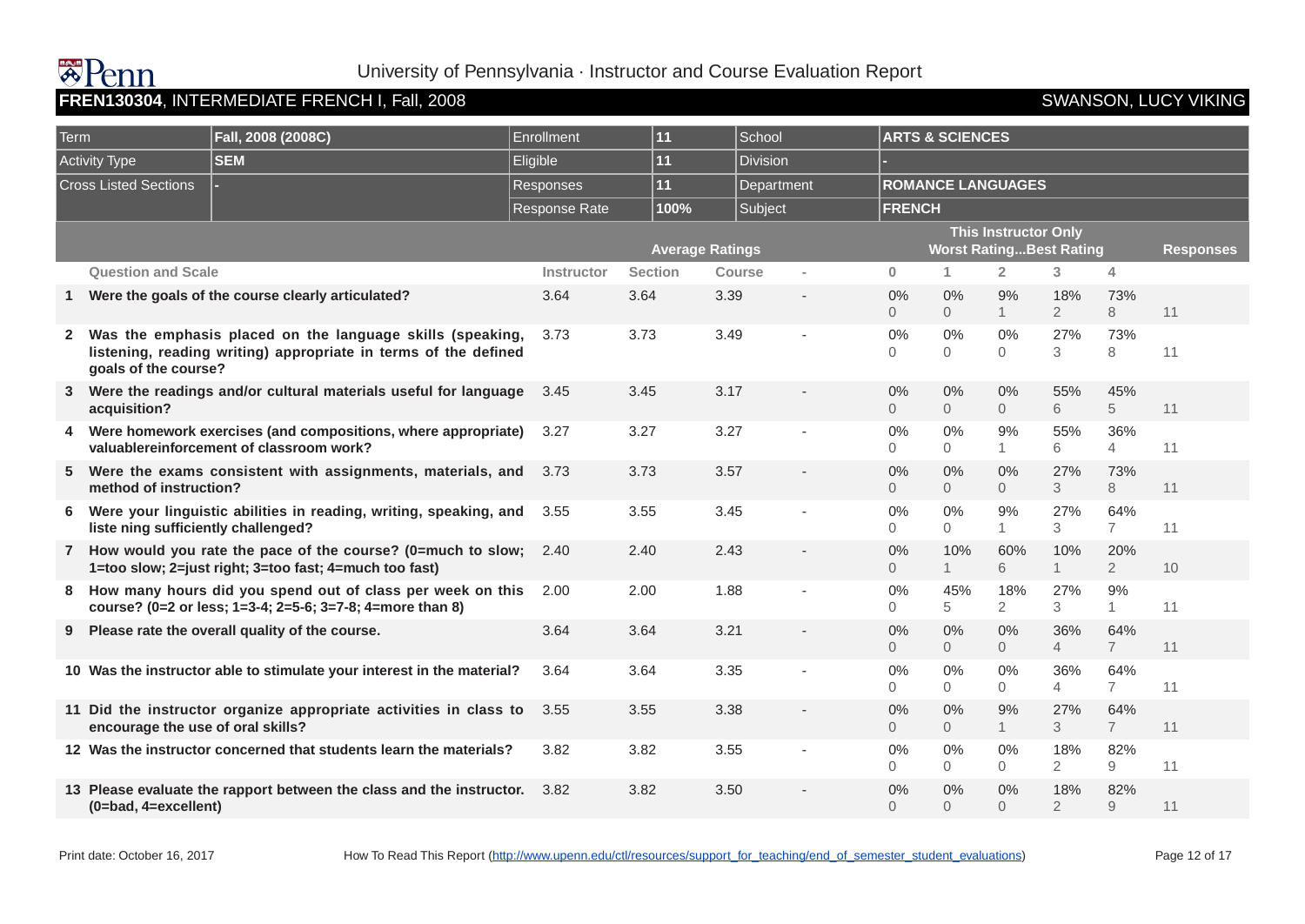### **FREN130304**, INTERMEDIATE FRENCH I, Fall, 2008 SWANSON, LUCY VIKING

|                                                                                                          |            | <b>This Instructor Only</b><br><b>Worst Rating Best Rating</b><br><b>Average Ratings</b><br><b>Responses</b> |               |                          |              |            |                       |                       |                |    |  |
|----------------------------------------------------------------------------------------------------------|------------|--------------------------------------------------------------------------------------------------------------|---------------|--------------------------|--------------|------------|-----------------------|-----------------------|----------------|----|--|
| <b>Question and Scale</b>                                                                                | Instructor | <b>Section</b>                                                                                               | <b>Course</b> | $\overline{\phantom{a}}$ | $\mathbf{0}$ |            |                       | 3                     | 4              |    |  |
| 14 Please rate the instructor's attitude towards the course.                                             | 3.82       | 3.82                                                                                                         | 3.69          | ۰                        | $0\%$<br>0   | $0\%$<br>0 | 0%<br>$\Omega$        | 18%<br>2              | 82%<br>9       | 11 |  |
| 15 Please rate the instructor's effectiveness in presenting and<br>explaining course matericals.         | 3.36       | 3.36                                                                                                         | 3.24          | $\overline{\phantom{0}}$ | 0%<br>0      | $0\%$<br>0 | 18%<br>$\overline{2}$ | 27%<br>3              | 55%<br>6       | 11 |  |
| 16 How available was the instructor outside of class?                                                    | 3.73       | 3.73                                                                                                         | 3.36          | $\overline{\phantom{a}}$ | 0%<br>0      | $0\%$<br>0 | $0\%$<br>$\Omega$     | 27%<br>3              | 73%<br>8       | 11 |  |
| 17 Please rate the fairness of the grading process in the course.                                        | 3.80       | 3.80                                                                                                         | 3.62          | $\overline{\phantom{a}}$ | 0%<br>0      | $0\%$<br>0 | 0%<br>$\Omega$        | 20%<br>$\overline{2}$ | 80%<br>8       | 10 |  |
| 18 Please rate the overall quality of the instructor/teacher in charge<br>of the course.                 | 3.91       | 3.91                                                                                                         | 3.46          | ۰                        | $0\%$<br>0   | $0\%$<br>0 | 0%                    | 9%                    | 91%<br>10      | 11 |  |
| 19 Do you feel that the skills learned in this course would help you<br>survive in a native environment? | 3.50       | 3.50                                                                                                         | 3.64          | $\overline{\phantom{0}}$ | 0%<br>0      | $0\%$<br>0 | 0%<br>$\Omega$        | 50%                   | 50%<br>1       | 2  |  |
| 20 Please evaluate the overall quality of the teaching assistant/drill<br>instructor in the course.      | 0.00       | 0.00                                                                                                         | 1.37          | ٠                        | 100%<br>5    | $0\%$      | 0%                    | $0\%$                 | 0%<br>$\Omega$ | 5  |  |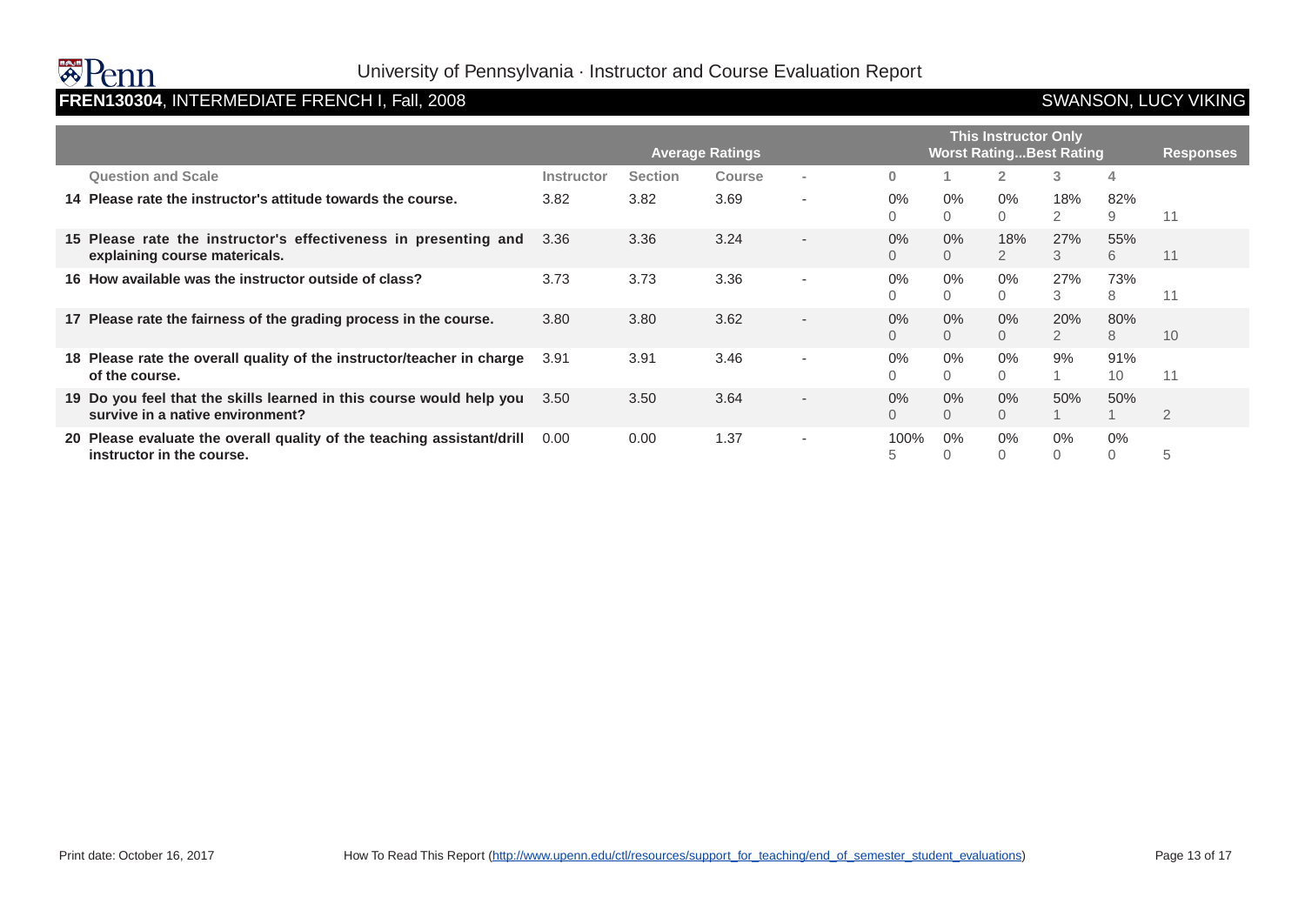# **BAUL**

### University of Pennsylvania · Instructor and Course Evaluation Report

| Term         |                                     | Spring, 2008 (2008A)                                                                                                         | Enrollment           | 11             | School                 |                          |                      | <b>ARTS &amp; SCIENCES</b> |                                                               |                       |                         |                  |
|--------------|-------------------------------------|------------------------------------------------------------------------------------------------------------------------------|----------------------|----------------|------------------------|--------------------------|----------------------|----------------------------|---------------------------------------------------------------|-----------------------|-------------------------|------------------|
|              | <b>Activity Type</b>                | <b>SEM</b>                                                                                                                   | Eligible             | 11             | <b>Division</b>        |                          |                      |                            |                                                               |                       |                         |                  |
|              | <b>Cross Listed Sections</b>        |                                                                                                                              | <b>Responses</b>     | 11             | Department             |                          |                      |                            | <b>ROMANCE LANGUAGES</b>                                      |                       |                         |                  |
|              |                                     |                                                                                                                              | <b>Response Rate</b> | 100%           | Subject                |                          | <b>FRENCH</b>        |                            |                                                               |                       |                         |                  |
|              |                                     |                                                                                                                              |                      |                | <b>Average Ratings</b> |                          |                      |                            | <b>This Instructor Only</b><br><b>Worst RatingBest Rating</b> |                       |                         | <b>Responses</b> |
|              | <b>Question and Scale</b>           |                                                                                                                              | Instructor           | <b>Section</b> | Course                 | i.                       | $\mathbf{0}$         | 1                          | $\overline{2}$                                                | 3                     | $\overline{4}$          |                  |
| $\mathbf{1}$ |                                     | Were the goals of the course clearly articulated?                                                                            | 3.55                 | 3.55           | 3.72                   | $\overline{\phantom{a}}$ | 0%<br>$\Omega$       | 0%<br>$\overline{0}$       | 9%<br>1                                                       | 27%<br>$\mathcal{S}$  | 64%<br>$\overline{7}$   | 11               |
| $2^{\circ}$  | goals of the course?                | Was the emphasis placed on the language skills (speaking,<br>listening, reading writing) appropriate in terms of the defined | 3.64                 | 3.64           | 3.85                   |                          | 0%<br>$\Omega$       | 0%<br>$\overline{0}$       | 0%<br>$\overline{0}$                                          | 36%<br>$\overline{4}$ | 64%<br>$\overline{7}$   | 11               |
| 3            | acquisition?                        | Were the readings and/or cultural materials useful for language                                                              | 3.36                 | 3.36           | 3.57                   |                          | $0\%$<br>$\Omega$    | $0\%$<br>$\overline{0}$    | 0%<br>$\overline{0}$                                          | 64%<br>$\overline{7}$ | 36%<br>$\overline{4}$   | 11               |
|              |                                     | 4 Were homework exercises (and compositions, where appropriate)<br>valuablereinforcement of classroom work?                  | 3.27                 | 3.27           | 3.64                   |                          | 0%<br>0              | $0\%$<br>$\Omega$          | 18%<br>$\overline{2}$                                         | 36%<br>$\overline{4}$ | 45%<br>5                | 11               |
| 5            | method of instruction?              | Were the exams consistent with assignments, materials, and                                                                   | 3.64                 | 3.64           | 3.73                   |                          | 0%<br>$\overline{0}$ | 0%<br>$\overline{0}$       | 0%<br>$\overline{0}$                                          | 36%<br>$\overline{4}$ | 64%<br>$\overline{7}$   | 11               |
| 6            | liste ning sufficiently challenged? | Were your linguistic abilities in reading, writing, speaking, and                                                            | 3.18                 | 3.18           | 3.62                   |                          | 0%<br>$\Omega$       | $0\%$<br>0                 | 27%<br>3                                                      | 27%<br>3              | 45%<br>5                | 11               |
|              |                                     | 7 How would you rate the pace of the course? (0=much to slow;<br>1=too slow; 2=just right; 3=too fast; 4=much too fast)      | 1.70                 | 1.70           | 2.15                   |                          | 0%<br>$\Omega$       | 30%<br>3                   | 70%<br>$\overline{7}$                                         | 0%<br>$\overline{O}$  | $0\%$<br>$\overline{0}$ | 10               |
| 8            |                                     | How many hours did you spend out of class per week on this<br>course? (0=2 or less; 1=3-4; 2=5-6; 3=7-8; 4=more than 8)      | 1.27                 | 1.27           | 1.45                   |                          | 9%<br>$\mathbf{1}$   | 55%<br>6                   | 36%<br>$\overline{4}$                                         | $0\%$<br>$\Omega$     | $0\%$<br>$\Omega$       | 11               |
| 9            |                                     | Please rate the overall quality of the course.                                                                               | 3.55                 | 3.55           | 3.68                   |                          | 0%<br>$\Omega$       | 0%<br>$\overline{0}$       | 9%<br>$\mathbf{1}$                                            | 27%<br>3              | 64%<br>$\overline{7}$   | 11               |
|              |                                     | 10 Was the instructor able to stimulate your interest in the material?                                                       | 3.55                 | 3.55           | 3.72                   | ٠                        | 0%<br>$\Omega$       | 0%<br>$\Omega$             | $0\%$<br>$\Omega$                                             | 45%<br>5              | 55%<br>6                | 11               |
|              | encourage the use of oral skills?   | 11 Did the instructor organize appropriate activities in class to                                                            | 3.36                 | 3.36           | 3.70                   |                          | 0%<br>$\overline{0}$ | 0%<br>$\overline{0}$       | 9%<br>$\mathbf{1}$                                            | 45%<br>5              | 45%<br>5                | 11               |
|              |                                     | 12 Was the instructor concerned that students learn the materials?                                                           | 3.64                 | 3.64           | 3.77                   |                          | 0%<br>$\Omega$       | $0\%$<br>$\overline{0}$    | $0\%$<br>$\overline{0}$                                       | 36%<br>$\overline{4}$ | 64%<br>$\overline{7}$   | 11               |
|              | (0=bad, 4=excellent)                | 13 Please evaluate the rapport between the class and the instructor.                                                         | 3.55                 | 3.55           | 3.78                   |                          | 0%<br>$\Omega$       | 0%<br>$\Omega$             | 9%                                                            | 27%<br>3              | 64%<br>$\overline{7}$   | 11               |

**FRENCH, STARN**<br>R120301, ELEMENTARY FRENCH, Spring, 2008 SWANSON, LUCY VIKING SWANSON, LUCY VIKING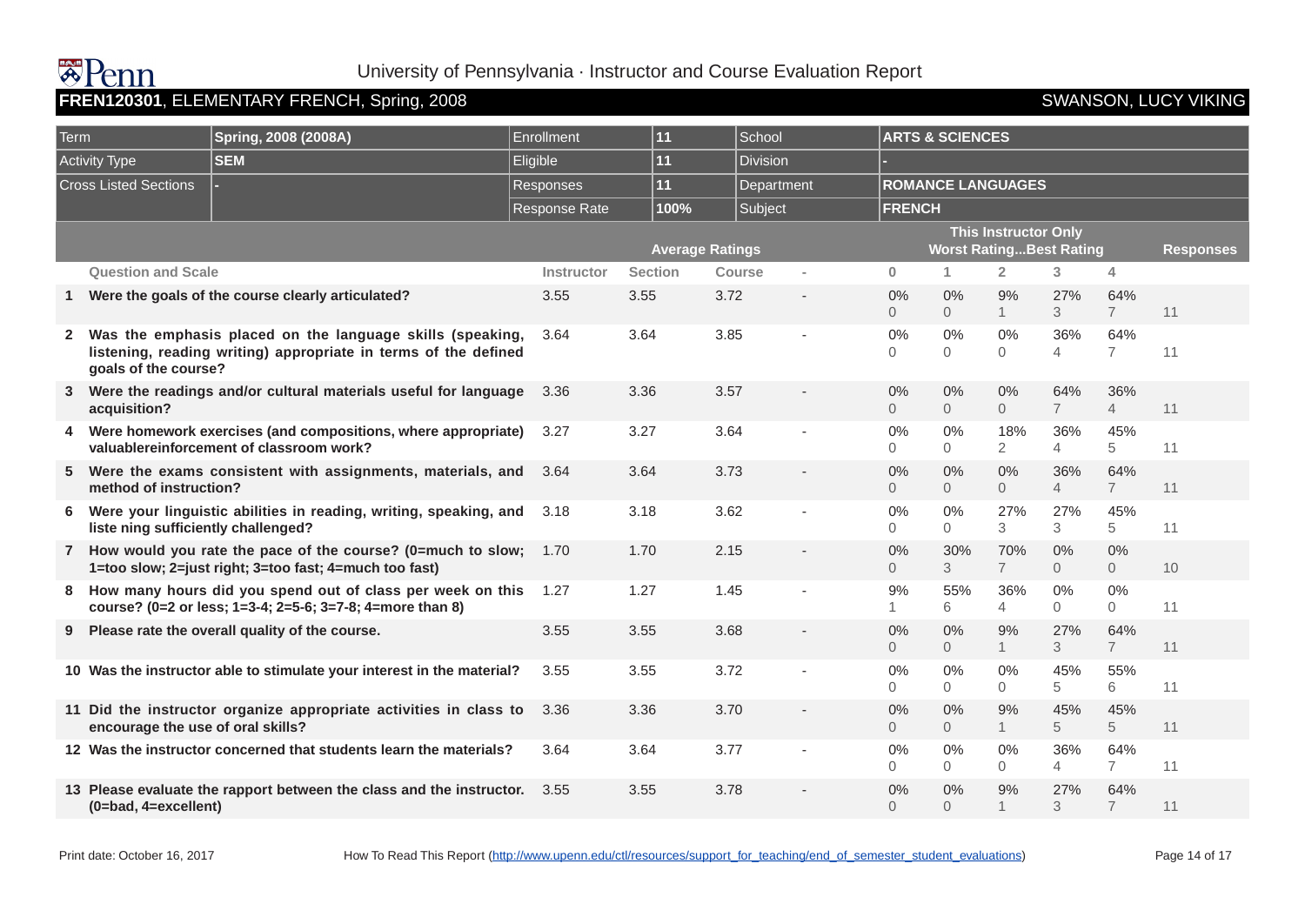# **FREN120301**, ELEMENTARY FRENCH, Spring, 2008 **SWANSON, LUCY VIKING**

|                                                                                                          | <b>This Instructor Only</b><br><b>Worst Rating Best Rating</b><br><b>Average Ratings</b><br><b>Responses</b> |                |               |                          |              |            |                |                       |                       |    |
|----------------------------------------------------------------------------------------------------------|--------------------------------------------------------------------------------------------------------------|----------------|---------------|--------------------------|--------------|------------|----------------|-----------------------|-----------------------|----|
| <b>Question and Scale</b>                                                                                | Instructor                                                                                                   | <b>Section</b> | <b>Course</b> | $\overline{\phantom{a}}$ | $\mathbf{0}$ |            |                | 3                     | 4                     |    |
| 14 Please rate the instructor's attitude towards the course.                                             | 3.91                                                                                                         | 3.91           | 3.90          | ۰                        | $0\%$<br>0   | $0\%$<br>0 | 0%             | 9%                    | 91%<br>10             | 11 |
| 15 Please rate the instructor's effectiveness in presenting and<br>explaining course matericals.         | 3.18                                                                                                         | 3.18           | 3.65          | $\overline{\phantom{0}}$ | 0%<br>0      | $0\%$<br>0 | 9%             | 64%                   | 27%<br>3              | 11 |
| 16 How available was the instructor outside of class?                                                    | 3.55                                                                                                         | 3.55           | 3.65          | $\overline{\phantom{a}}$ | 0%<br>0      | $0\%$<br>0 | 9%             | 27%<br>3              | 64%<br>$\overline{7}$ | 11 |
| 17 Please rate the fairness of the grading process in the course.                                        | 3.82                                                                                                         | 3.82           | 3.85          | $\overline{\phantom{a}}$ | 0%<br>0      | $0\%$<br>0 | 0%<br>$\Omega$ | 18%<br>$\overline{2}$ | 82%<br>9              | 11 |
| 18 Please rate the overall quality of the instructor/teacher in charge<br>of the course.                 | 3.64                                                                                                         | 3.64           | 3.81          | $\overline{\phantom{a}}$ | $0\%$<br>0   | $0\%$<br>0 | 0%<br>$\Omega$ | 36%<br>4              | 64%<br>$\overline{7}$ | 11 |
| 19 Do you feel that the skills learned in this course would help you<br>survive in a native environment? | 3.89                                                                                                         | 3.89           | 3.76          | $\overline{\phantom{0}}$ | 0%<br>0      | $0\%$<br>0 | 0%<br>$\Omega$ | 11%                   | 89%<br>8              | 9  |
| 20 Please evaluate the overall quality of the teaching assistant/drill<br>instructor in the course.      | 1.00                                                                                                         | 1.00           | 0.59          | ۰                        | 75%<br>6     | $0\%$      | 0%             | $0\%$                 | 25%<br>$\overline{2}$ | 8  |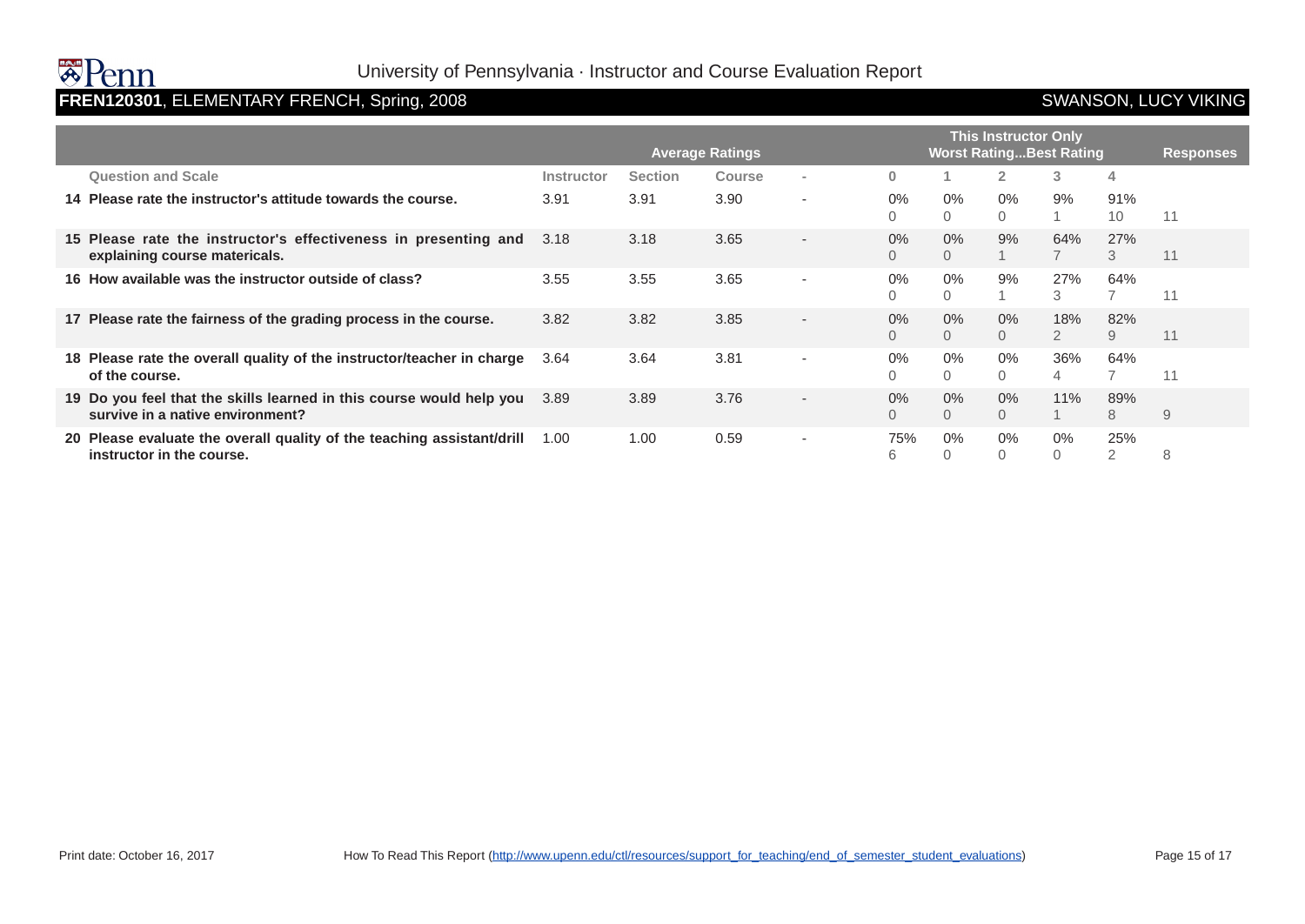### FREN110303, ELEMENTARY FRENCH, Fall, 2007 **SWANSON, LUCY VIKING**

| Term         |                                     | Fall, 2007 (2007C)                                                                                                           | <b>Enrollment</b> | 18             |                        | School                  |                      | <b>ARTS &amp; SCIENCES</b>     |                             |                        |                         |                  |
|--------------|-------------------------------------|------------------------------------------------------------------------------------------------------------------------------|-------------------|----------------|------------------------|-------------------------|----------------------|--------------------------------|-----------------------------|------------------------|-------------------------|------------------|
|              | <b>Activity Type</b>                | <b>SEM</b>                                                                                                                   | Eligible          | 18             |                        | <b>Division</b>         |                      |                                |                             |                        |                         |                  |
|              | <b>Cross Listed Sections</b>        |                                                                                                                              | <b>Responses</b>  | 18             |                        | Department              |                      | <b>ROMANCE LANGUAGES</b>       |                             |                        |                         |                  |
|              |                                     |                                                                                                                              | Response Rate     |                | 100%                   | Subject                 | <b>FRENCH</b>        |                                |                             |                        |                         |                  |
|              |                                     |                                                                                                                              |                   |                | <b>Average Ratings</b> |                         |                      | <b>Worst RatingBest Rating</b> | <b>This Instructor Only</b> |                        |                         | <b>Responses</b> |
|              | <b>Question and Scale</b>           |                                                                                                                              | Instructor        | <b>Section</b> |                        | <b>Course</b><br>$\sim$ | $\mathbf{0}$         | $\mathbf{1}$                   | $\overline{2}$              | 3 <sup>1</sup>         | 4                       |                  |
| -1           |                                     | Were the goals of the course clearly articulated?                                                                            | 3.39              | 3.39           | 3.61                   |                         | 0%<br>$\Omega$       | 6%<br>$\mathbf{1}$             | 6%<br>$\mathbf{1}$          | 33%<br>6               | 56%<br>10               | 18               |
| $\mathbf{2}$ | goals of the course?                | Was the emphasis placed on the language skills (speaking,<br>listening, reading writing) appropriate in terms of the defined | 3.67              | 3.67           | 3.81                   |                         | 0%<br>$\Omega$       | 0%<br>$\Omega$                 | 0%<br>0                     | 33%<br>6               | 67%<br>12               | 18               |
| 3            | acquisition?                        | Were the readings and/or cultural materials useful for language                                                              | 2.89              | 2.89           | 3.29                   |                         | 0%<br>$\Omega$       | 6%<br>1                        | 28%<br>5                    | 39%<br>$7\overline{ }$ | 28%<br>5                | 18               |
| 4            |                                     | Were homework exercises (and compositions, where appropriate)<br>valuablereinforcement of classroom work?                    | 3.78              | 3.78           | 3.68                   |                         | 0%<br>$\Omega$       | $0\%$<br>$\Omega$              | 6%<br>$\mathbf{1}$          | 11%<br>$\overline{2}$  | 83%<br>15               | 18               |
| 5.           | method of instruction?              | Were the exams consistent with assignments, materials, and                                                                   | 3.50              | 3.50           | 3.68                   |                         | 0%<br>$\overline{0}$ | 0%<br>$\overline{0}$           | 11%<br>$\overline{2}$       | 28%<br>5               | 61%<br>11               | 18               |
| 6            | liste ning sufficiently challenged? | Were your linguistic abilities in reading, writing, speaking, and                                                            | 3.67              | 3.67           | 3.63                   |                         | 0%<br>0              | $0\%$<br>$\Omega$              | $0\%$<br>$\overline{0}$     | 33%<br>6               | 67%<br>12               | 18               |
|              |                                     | 7 How would you rate the pace of the course? (0=much to slow;<br>1=too slow; 2=just right; 3=too fast; 4=much too fast)      | 2.17              | 2.17           | 2.22                   |                         | 0%<br>$\overline{0}$ | 0%<br>$\overline{0}$           | 83%<br>15                   | 17%<br>3               | $0\%$<br>$\overline{0}$ | 18               |
| 8            |                                     | How many hours did you spend out of class per week on this<br>course? (0=2 or less; 1=3-4; 2=5-6; 3=7-8; 4=more than 8)      | 1.47              | 1.47           | 1.44                   |                         | 6%<br>1              | 47%<br>8                       | 41%<br>7                    | 6%<br>1                | $0\%$<br>$\Omega$       | 17               |
| 9            |                                     | Please rate the overall quality of the course.                                                                               | 3.67              | 3.67           | 3.75                   |                         | 0%<br>$\Omega$       | 0%<br>$\overline{0}$           | 0%<br>$\Omega$              | 33%<br>6               | 67%<br>12               | 18               |
|              |                                     | 10 Was the instructor able to stimulate your interest in the material?                                                       | 3.61              | 3.61           | 3.77                   |                         | 0%<br>0              | 0%<br>$\Omega$                 | $0\%$<br>$\Omega$           | 39%<br>$\overline{7}$  | 61%<br>11               | 18               |
|              | encourage the use of oral skills?   | 11 Did the instructor organize appropriate activities in class to                                                            | 3.67              | 3.67           | 3.82                   |                         | 0%<br>$\Omega$       | 0%<br>$\overline{0}$           | 6%<br>1                     | 22%<br>$\overline{4}$  | 72%<br>13               | 18               |
|              |                                     | 12 Was the instructor concerned that students learn the materials?                                                           | 3.94              | 3.94           | 3.88                   |                         | 0%<br>$\Omega$       | 0%<br>$\Omega$                 | 0%<br>0                     | 6%<br>1                | 94%<br>17               | 18               |
|              | (0=bad, 4=excellent)                | 13 Please evaluate the rapport between the class and the instructor.                                                         | 3.33              | 3.33           | 3.73                   |                         | 0%<br>$\Omega$       | 0%<br>$\overline{0}$           | 6%<br>$\overline{1}$        | 56%<br>10              | 39%<br>$\overline{7}$   | 18               |